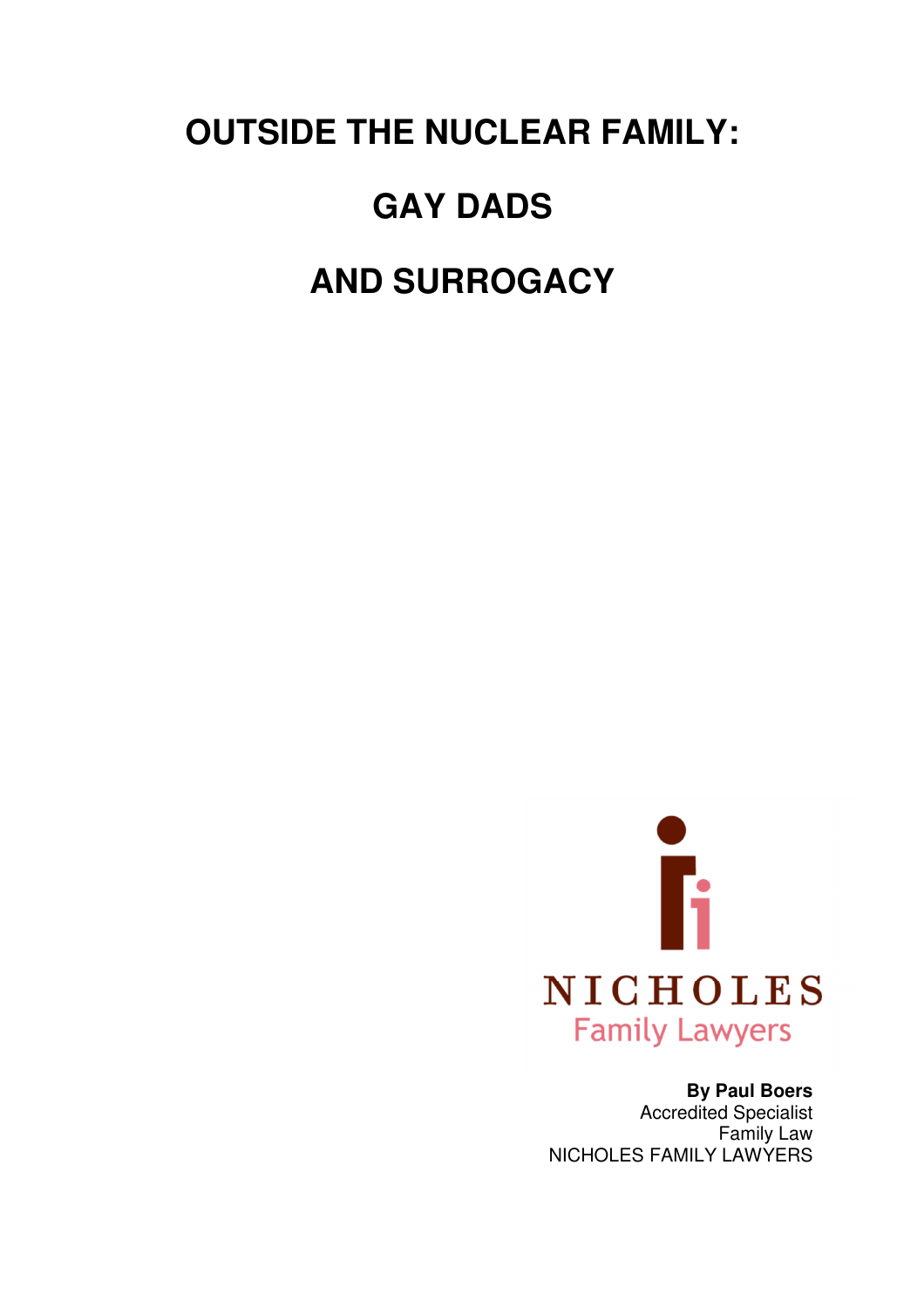## **INDEX**

| Part 1 | Introduction                                         | 3               |
|--------|------------------------------------------------------|-----------------|
| Part 2 | Who is a Parent? Family Law Act and other Provisions | 5               |
| Part 3 | Case Law                                             | 10 <sup>°</sup> |
| Part 4 | State/Territory Laws - Parentage Transfer Mechanisms | 13 <sup>°</sup> |
| Part 5 | <b>Overseas Surrogacy Arrangements</b>               | 20              |
| Part 6 | Law Reform                                           | 26              |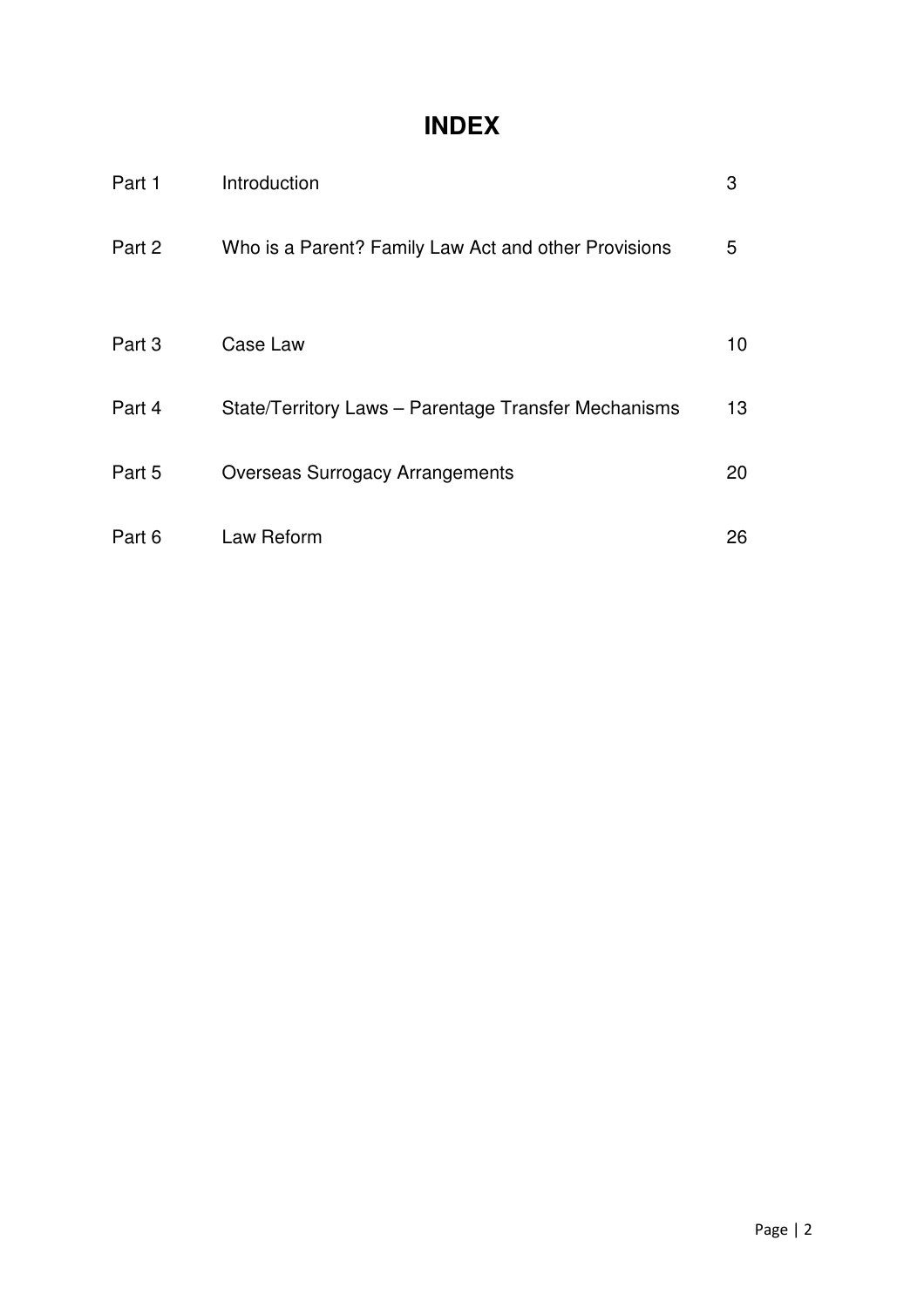## **PART 1 INTRODUCTION**

There is no definition of "family" within the Family Law Act. Although the Family Law Act seems largely designed to deal with the "traditional family", comprising a mother, a father and children, the reality in society is that the family comprises many different forms.

Within the gay and lesbian community, it is not uncommon for same sex couples to start their own family. Of necessity this will involve an artificial conception procedure, whether it is in vitro fertilisation or donor insemination.

Increasingly surrogacy is an option for creating a family being utilised by gay male couples $^{\rm 1}.$ 

Surrogacy is an arrangement whereby a commissioning couple ("the intending parents") enter into an arrangement with a woman ("the surrogate mother") who will carry their child, and then surrender the child to the intending parents upon birth. There are two forms of surrogacy. The first is traditional surrogacy, whereby the surrogate mother undergoes donor insemination treatment using her own eggs. This form of surrogacy does not occur via IVF clinics in Australia, as a matter of policy. The alternative form of surrogacy is gestational surrogacy whereby the donor egg is harvested from a third person and fertilised using a sperm donation from one of the intending parents. The embryo is then implanted in the surrogate mother, and the child will not have her DNA.

Leaving aside any debate about moral or ethical issues, surrogacy is a reality within our society. In my own experience as a lawyer, couples who cannot have children of their own through conventional means (whether same sex couples, or opposite sex couples for medical reasons) and who utilise surrogacy as an option to start a family are not so concerned with any issues about morality or ethics.

 $1$  The author is not relying upon any data from the Australian Institute of Family Studies or elsewhere. Rather this is an observation based on the authors own experiences through volunteering at the Inner City Legal Centre at Kings Cross in Sydney, and in private practice.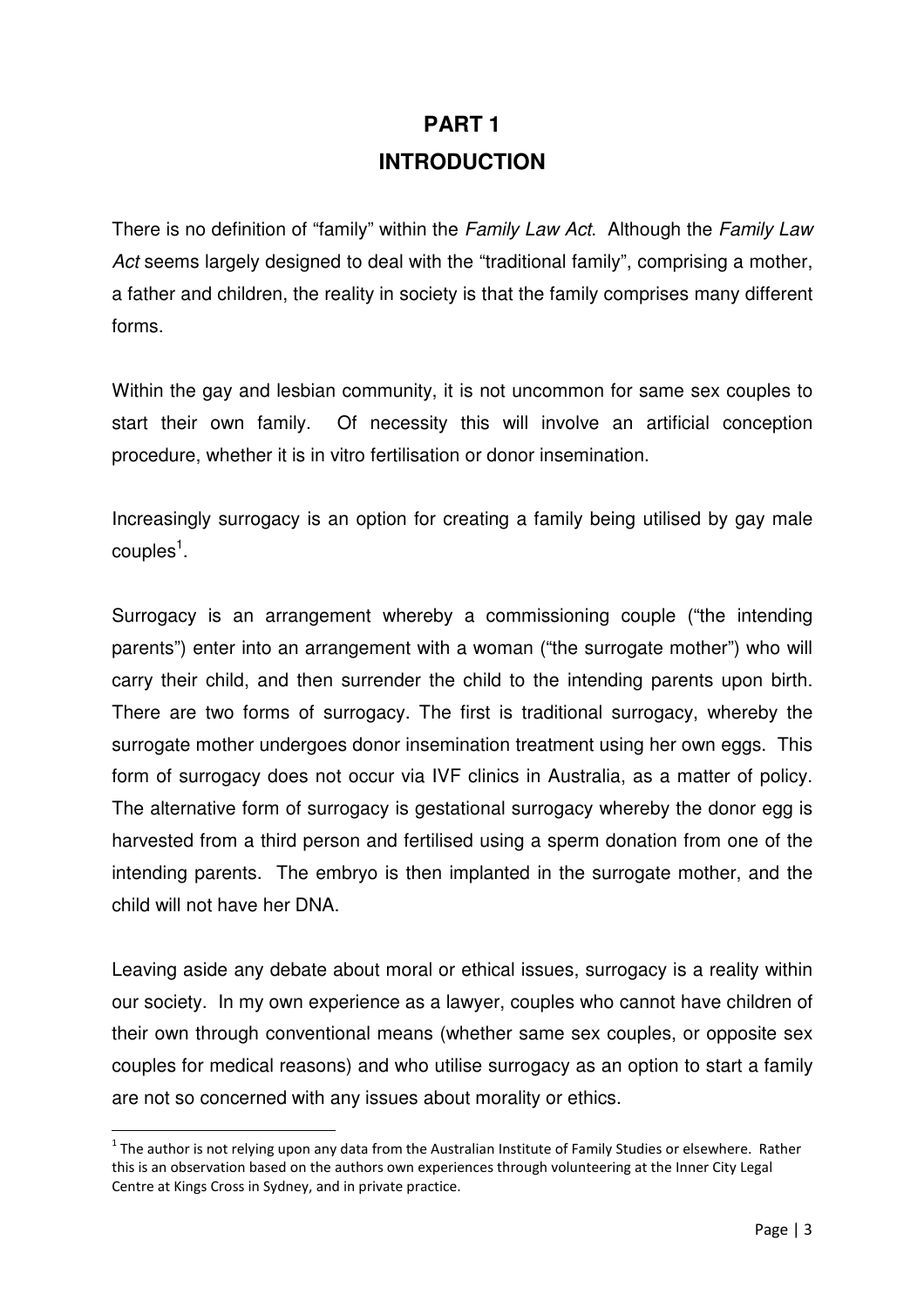For the intending parents, the primary legal issue is who is a parent. This issue is significant because of the provisions of s61C of the Family Law Act, which makes provision for who has parental responsibility of a child as follows:

#### *Each parent has parental responsibility (subject to court orders)*

 *(1) Each of the parents of a child who is not 18 has parental responsibility for the child.* 

*Note 1: This section states the legal position that prevails in relation to parental responsibility to the extent to which it is not displaced by a parenting order made by the court. See subsection (3) of this section and subsection 61D(2) for the effect of a parenting order.* 

*Note 2: This section does not establish a presumption to be applied by the court when making a parenting order. See section 61DA for the presumption that the court does apply when making a parenting order.* 

*Note 3: Under section 63C, the parents of a child may make a parenting plan that deals with the allocation of parental responsibility for the child.* 

 *(2) Subsection (1) has effect despite any changes in the nature of the relationships of the child's parents. It is not affected, for example, by the parents becoming separated or by either or both of them marrying or re-marrying.* 

 *(3) Subsection (1) has effect subject to any order of a court for the time being in force (whether or not made under this Act and whether made before or after the commencement of this section).* 

Parents have parental responsibility, which is defined in section 61B of the Family Law Act as follows: .

#### *Meaning of parental responsibility*

 *In this Part, parental responsibility , in relation to a child, means all the duties, powers, responsibilities and authority which, by law, parents have in relation to children.* 

In Australia the laws, whether at a State/Territory or Commonwealth level, are not particularly advanced insofar as how they deal with surrogacy arrangements compared to say the laws in California.

Each of the States and Territories in Australia has its own legislation dealing with assisted reproductive technology, and generally about surrogacy arrangements. For instance in New South Wales under the Assisted Reproductive Technology Act 2007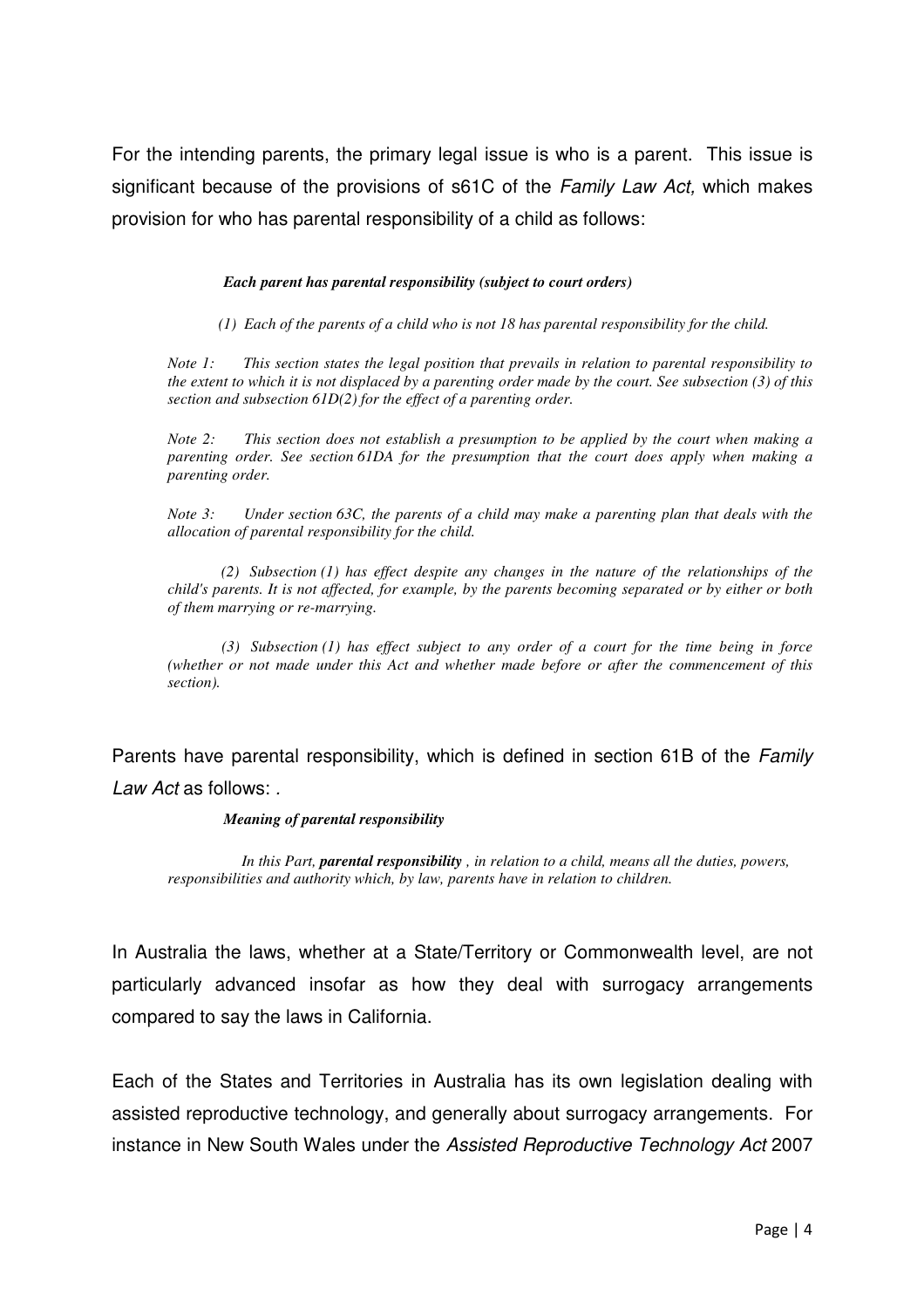commercial surrogacy arrangements are prohibited<sup>2</sup> and entering into any commercial surrogacy arrangement can render the parties involved liable to prosecution. Commercial surrogacy is an arrangement whereby the intending parents provide a monetary benefit to the surrogate mother for her services. Otherwise under the Assisted Reproductive Technology Act 2007 surrogacy agreements are void<sup>3</sup>. There are similar provisions in legislation of the other States and Territories around Australia.

The position with surrogacy in general in Australia is that whilst commercial surrogacy is prohibited, altruistic surrogacy is not prohibited. However, agreements to enter into altruistic surrogacy arrangements are void, and therefore altruistic surrogacy arrangements cannot be enforced. The consequence is that any surrogacy arrangements entered into within Australia run the risk that upon the birth of the child, the surrogate mother may decide not to surrender the child and cannot be compelled to do so. The only possible remedy for the intending parents in such a situation is to apply to either the Family Court or Federal Magistrates Court for parenting orders that the child live with them.

## **Part 2**

## **Who is a Parent? Family Law Act Provisions**

Given all surrogacy arrangements will involve an artificial conception procedure, the issue of parentage is dealt with by s60H of the Family Law Act which provides as follows:

#### *Children born as a result of artificial conception procedures*

 *(1) If:* 

l

 *(a) a child is born to a woman as a result of the carrying out of an artificial conception procedure while the woman was married to, or a de facto partner of, another person (the other intended parent ); and* 

 *(b) either:* 

<sup>&</sup>lt;sup>2</sup> Per s43 Assisted Reproductive Technology Act 2007

<sup>&</sup>lt;sup>3</sup> Per s45 Assisted Reproductive Technology Act 2007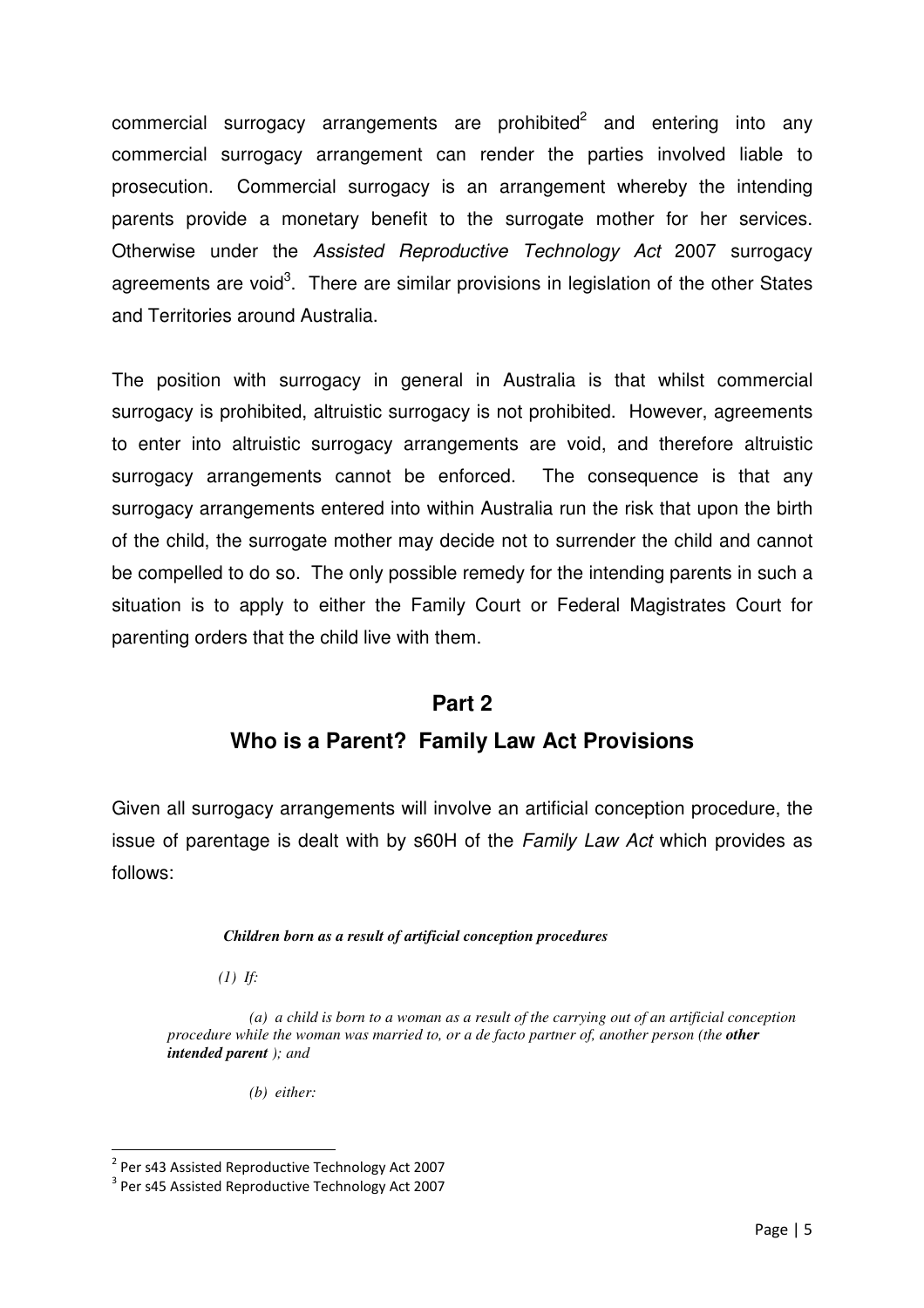*(i) the woman and the other intended parent consented to the carrying out of the procedure, and any other person who provided genetic material used in the procedure consented to the use of the material in an artificial conception procedure; or* 

 *(ii) under a prescribed law of the Commonwealth or of a State or Territory, the child is a child of the woman and of the other intended parent;* 

*then, whether or not the child is biologically a child of the woman and of the other intended parent, for the purposes of this Act:* 

 *(c) the child is the child of the woman and of the other intended parent; and* 

 *(d) if a person other than the woman and the other intended parent provided genetic material--the child is not the child of that person.* 

 *(2) If:* 

 *(a) a child is born to a woman as a result of the carrying out of an artificial conception procedure; and* 

 *(b) under a prescribed law of the Commonwealth or of a State or Territory, the child is a child of the woman;* 

*then, whether or not the child is biologically a child of the woman, the child is her child for the purposes of this Act.* 

 *(3) If:* 

 *(a) a child is born to a woman as a result of the carrying out of an artificial conception procedure; and* 

 *(b) under a prescribed law of the Commonwealth or of a State or Territory, the child is a child of a man;* 

*then, whether or not the child is biologically a child of the man, the child is his child for the purposes of this Act.* 

 *(5) For the purposes of subsection (1), a person is to be presumed to have consented to an artificial conception procedure being carried out unless it is proved, on the balance of probabilities, that the person did not consent.* 

 *(6) In this section:* 

*"this Act" includes:* 

 *(a) the standard Rules of Court; and* 

 *(b) the related Federal Magistrates Rules.*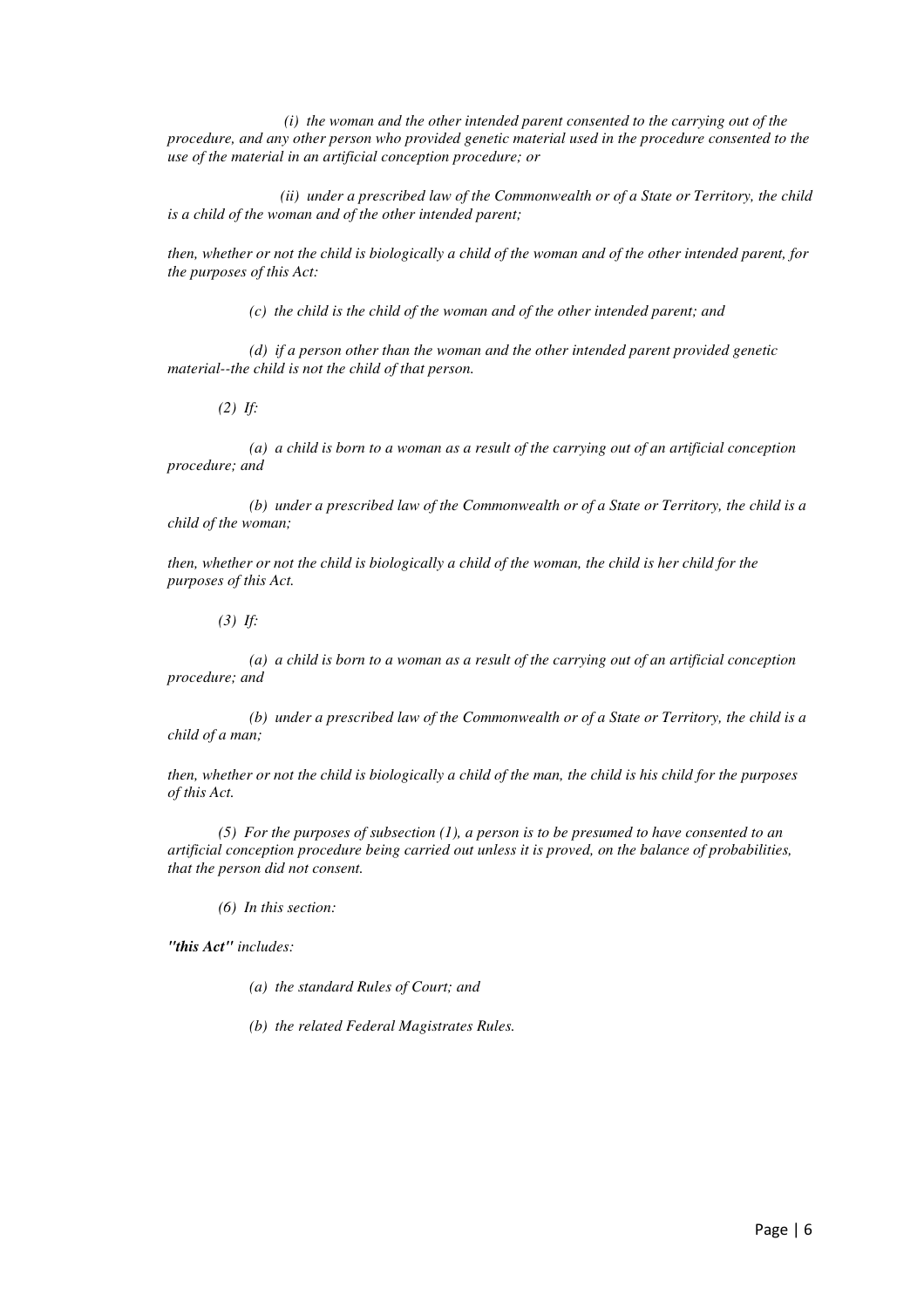Pursuant to the provisions of ss60H(1)(a)–(c) & (2) Family Law Act, the presumption of parentage will apply to the surrogate mother and her married or de facto partner provided the following applies:

- 1. Both the woman and her married or de facto partner consented to the carrying out of the procedure;
- 2. The woman and her married or de facto partner were in that relationship at the time of conception<sup>4</sup>;
- 3. Under a prescribed law of the Commonwealth or of a State or Territory the child is a child of the surrogate mother and her married or de facto partner.

Section 12CA of the Family Law Regulations provides that the following laws are prescribed laws for the purposes of s60H(2)(b) of the Family Law Act:

*Artificial conception procedures: child of woman -- prescribed laws* 

 *For paragraph 60H (2) (b) of the Act, the laws mentioned in the following table are prescribed.* 

| ltem           | Law                                                         |
|----------------|-------------------------------------------------------------|
|                | Status of Children Act 1996 (NSW), section 14               |
| 1A             | <b>Status of Children Act 1974</b> (Vic), section 15 and 16 |
| $\mathcal{L}$  | Status of Children Act 1978 (Qld), section 18AB             |
| 3              | Artificial Conception Act 1985 (WA)                         |
| $\overline{4}$ | Family Relationships Act 1975 (SA), sections 10B and 10C    |
| 5              | Status of Children Act 1974 (Tas), Part III                 |
| 6              | Parentage Act 2004 (ACT), subsections 11 (2) and (3)        |
|                | Status of Children Act 1978 (NT), sections 5B, 5C and 5E    |

Section 60H(2) provides that if a prescribed law of the Commonwealth or a State or a Territory provides that a child is a child of a woman as a result of an artificial conception procedure, then for the purposes of the Family Law Act it is her child whether or not the child is biologically a child of the woman.

<sup>&</sup>lt;sup>4</sup> Per Keaton and Albridge [2009] FamCA 92 at paragraph 39.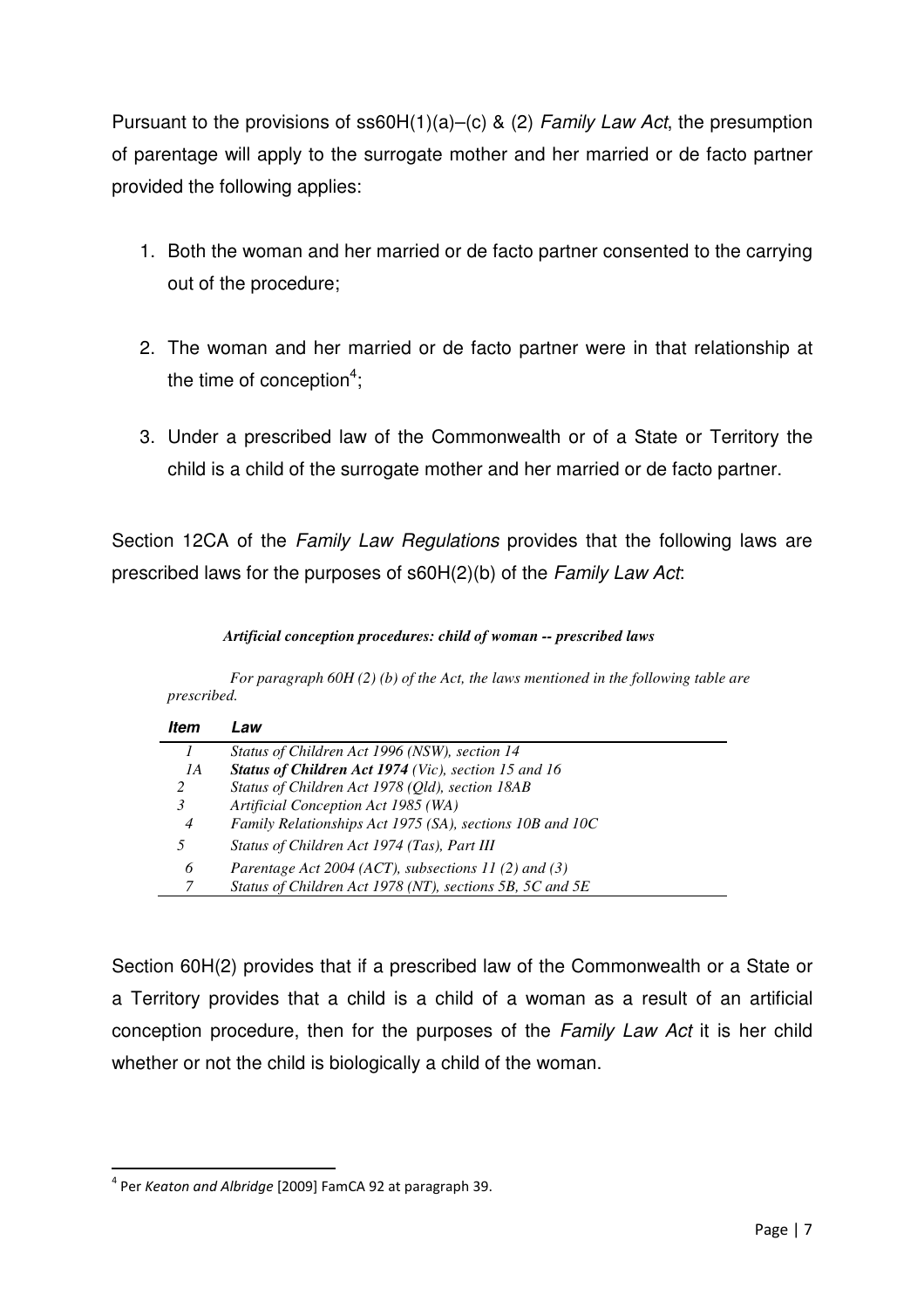The upshot of s60H is that in a surrogacy arrangement whereby one of the intending parents provides the sperm donation, the surrogate mother and her married or de facto partner will be presumed the parents of the child, even though the child does not have their DNA. This leaves the intending parents without a presumption of parentage under the Family Law Act on the face of it.

Commonly where surrogacy arrangements involve a gay male couple, by consent the intending parent who provided the sperm donation is named on the child's birth certificate as a parent of the child. On the face of it, the intending parent named on the birth certificate as the father will have a presumption of parentage under s69R of the Family Law Act which provides as follows:

#### *Presumption of parentage arising from registration of birth*

 *If a person's name is entered as a parent of a child in a register of births or parentage information kept under a law of the Commonwealth or of a State, Territory or prescribed overseas jurisdiction, the person is presumed to be a parent of the child.* 

Where the intending parent who provided the sperm donation is named on the child's birth certificate, this gives rise to a conflict between presumptions of parentage. On the one hand the surrogate mother's married or de facto partner has a presumption of parentage by virtue of  $s60H(1)(a)-(c)$ , whereas  $s60H(1)(d)$  provides that if a person other than the woman and her married or de facto partner provided the genetic material for the child, then a child is not a child of that person. Effectively s60H(1)(d) precludes a sperm donor as being a parent of the child if he was not in a marriage or de facto relationship with the surrogate mother. Conflicts between presumptions of parentage will be dealt with later in this paper.

Section 60HB deals with presumptions of parentage of children in surrogacy arrangements. It provides as follows:

#### *Children born under surrogacy arrangements*

 *(1) If a court has made an order under a prescribed law of a State or Territory to the effect that:*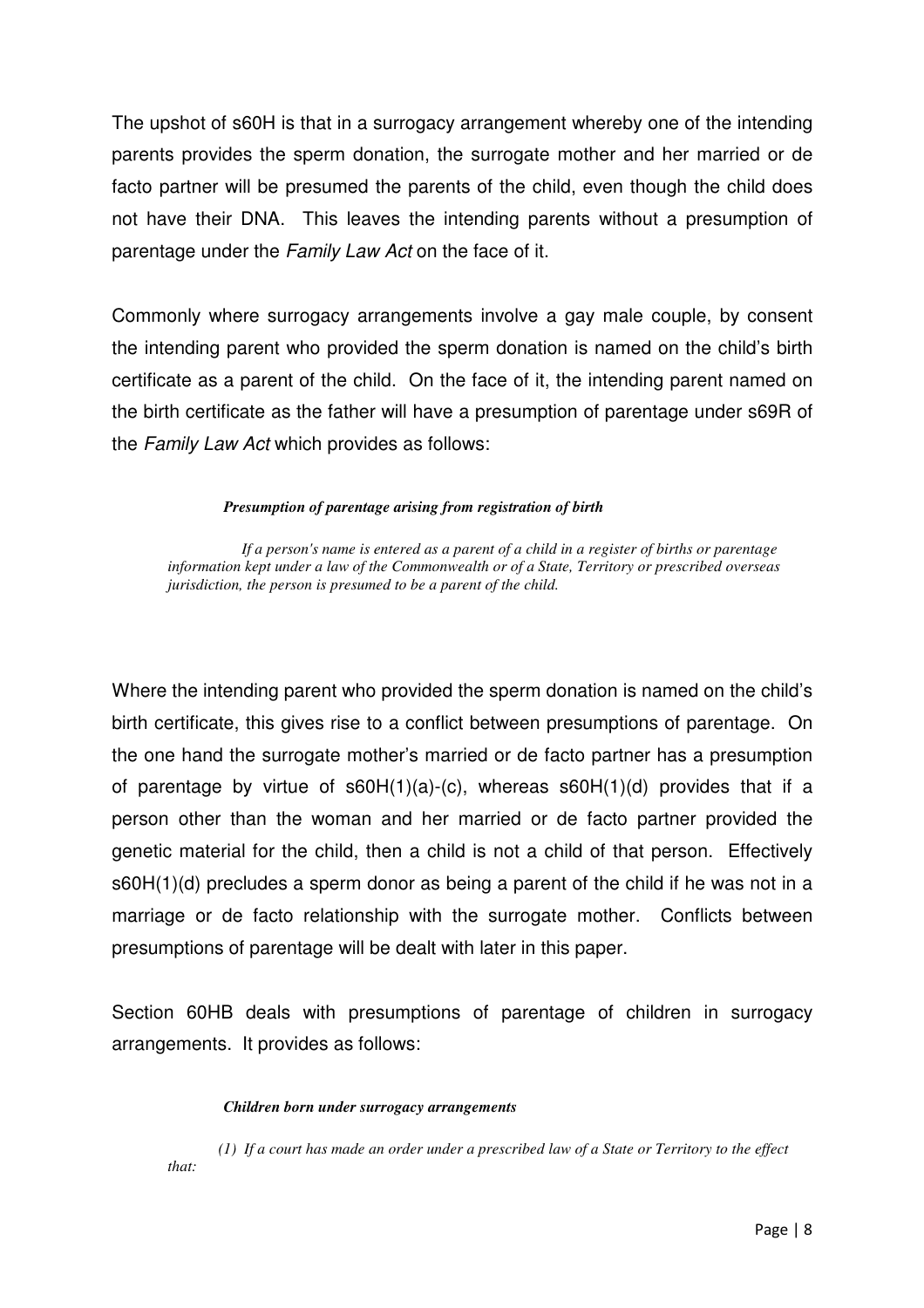- *(a) a child is the child of one or more persons; or*
- *(b) each of one or more persons is a parent of a child;*

*then, for the purposes of this Act, the child is the child of each of those persons.* 

 *(2) In this section:* 

*"this Act" includes:* 

- *(a) the standard Rules of Court; and*
- *(b) the related Federal Magistrates Rules*

For the purposes of s60HB, the prescribed laws it refers to are set out in regulation 12CAA of the Family Law Regulations as follows:

#### *Children born under surrogacy arrangements -- prescribed law*

 *For subsection 60HB (1) of the Act, the following laws are prescribed:* 

- *(a) section 21 of the Surrogacy Act 2008 (WA);*
- *(b) section 26 of the Parentage Act 2004 (ACT);*
- *(c) section 22 of the Status of Children Act 1974 (Vic).*

Recently a standing committee of the Attorney Generals of the States and Territories and the commonwealth examined the laws of all the States and Territories insofar as they applied to surrogacy arrangements. It was resolved that each of the States and Territories would enact uniform laws making provision for a mechanism, through the courts, to transfer parentage from the surrogate mother and her married or de facto partner to the intending parents. Currently those laws exist in Western Australia, the ACT and Victoria. Queensland and New South Wales will be enacting their own laws making provision for such a mechanism in the near future. The specifics of these laws will be dealt with later in this paper.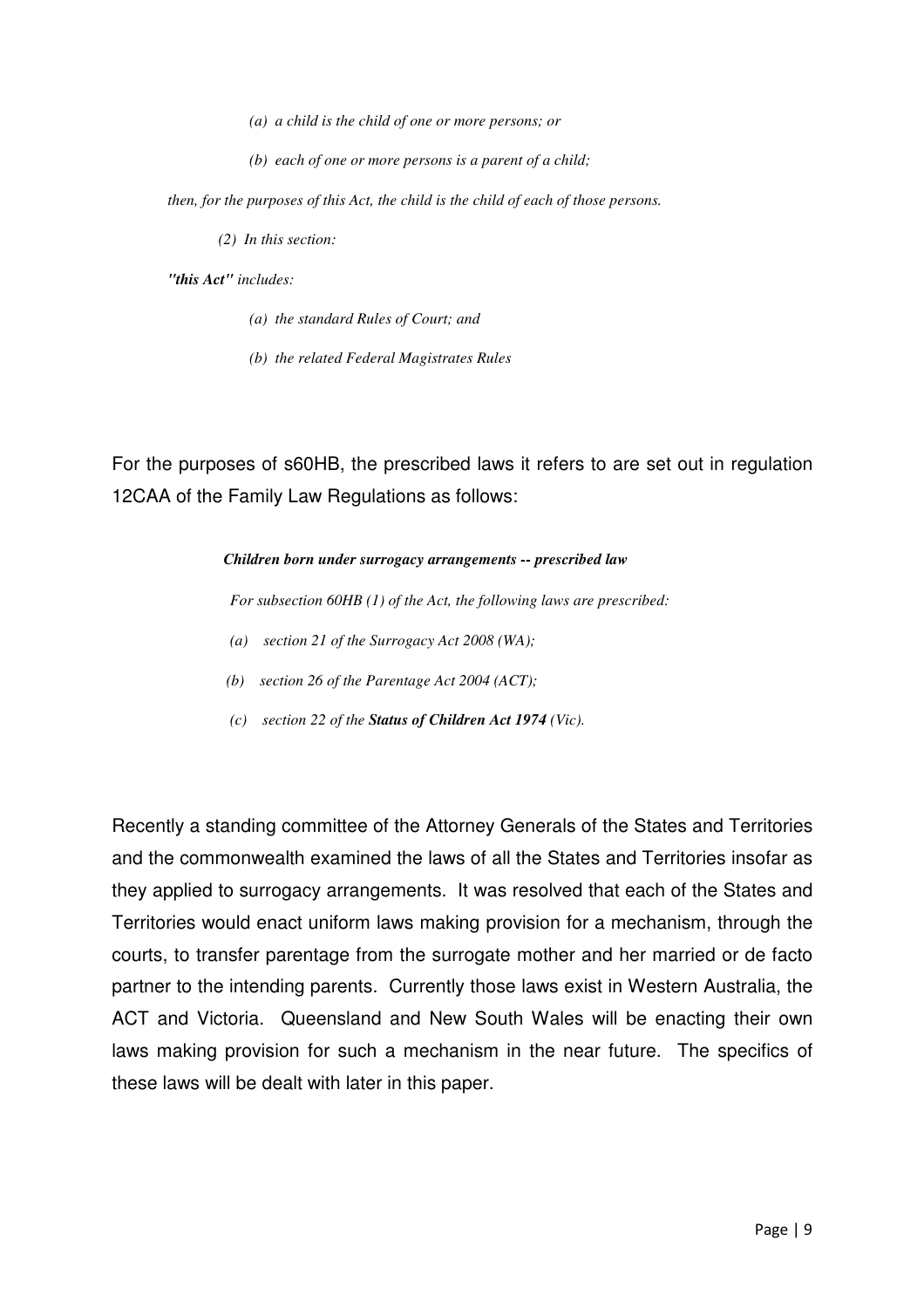## **Part 3 Case Law**

In 2003 Justice Brown of the Family Court in Melbourne delivered a decision in the case of Re Mark: an application relating to parental responsibilities<sup>5</sup>. This is a case involving a gay male couple who entered into a commercial surrogacy arrangement with a woman from California. In California, commercial surrogacy is not only legal, commercial surrogacy agreements are enforceable. In this surrogacy arrangement, an egg donation was provided by an anonymous female third person, and the sperm donation was provided by one of the gay male couple who are from Melbourne. The embryo was implanted in the surrogate mother, who was married. Upon the birth of the child, he was surrendered to the care of the gay male couple, the parties entered into a legal mechanism via the Californian Supreme Court to confer parental responsibility upon the gay male couple, and a birth certificate issued naming the parents as the sperm donor and the surrogate mother.

The gay male couple filed an Application for Consent Orders in the Family Court at Melbourne. They were named as the applicants, and the respondents where the surrogate mother and her husband. The consent orders provided for the gay male couple to have parental responsibility of the child, and that he live with them.

Eventually Justice Brown made the parenting orders by consent, but by way of obiter she considered the issue of who is the child's parent in this case. She reviewed previous case authorities including B &  $\int_{0}^{\delta}$  and re: Patrick<sup>7</sup>.

Justice Brown concluded that by applying presumptions of parentage applicable in Australia, the surrogate mother and her husband would be presumed the parents of the child. This was by way of operation of s60H of the Family Law Act, as it then was. However, the sperm donor was noted on the birth certificate as the father of the child. Justice Brown then examined whether he would be presumed a parent for the purposes of s69R of the Family Law Act. She noted that s69R can deem a

<sup>5</sup> [2003] Fam CA 822

<sup>&</sup>lt;sup>6</sup> [1996] Fam CA 124

<sup>7</sup> [2002] Fam CA 193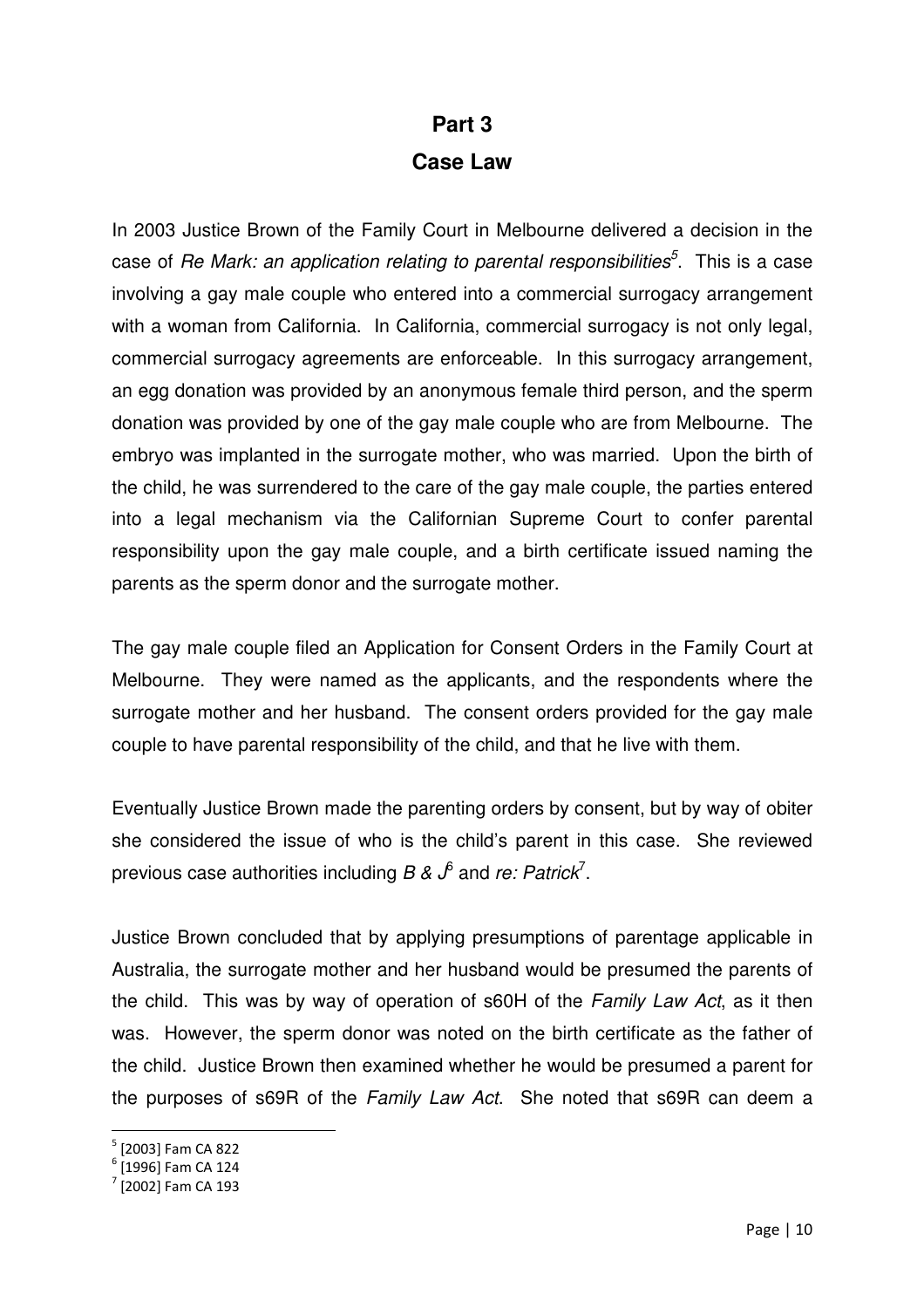person a parent if they are named as a parent on a birth certificate issued from a prescribed overseas jurisdiction. At the time the case was determined, there were no prescribed overseas jurisdictions in the Family Law Regulations for the purposes of recognising birth certificates from overseas. Accordingly, she found that the sperm donor was not a parent for the purposes of s69R.

When examining other case authority Justice Brown found that in the absence of a definition of the word parent or a deeming provision as to the status of the sperm donor, she could apply the common law definition of parent, which is to be found in the Oxford Dictionary. She found that a parent is a person who has begotten or born a child.

Upon examining the facts of the case in re Mark, Justice Brown found that the sperm donor provided the sperm donation expressly for the purpose of conceiving a child which he would parent. She did not make any finding that the sperm donor in this case was a parent for a number of reasons. There is no contradicting party to the application and there may have been arguments contrary to the sperm donor being deemed a parent. Otherwise Justice Brown was mindful of the impact of finding a sperm donor to be a parent, including that men who have donated sperm to the IVF industry may find they are deemed parents and have parental responsibility, and potential child maintenance liabilities.

The issue concerning the status of the sperm donor, who is not in a marriage or de facto relationship with the birth mother, has now been overcome with the amendments to s60H of the Family Law Act which came in to effect in November 2008. Specifically, s60H(1)(d) deems a sperm donor in the re: Mark scenario not to be a parent of the child.

The decision of Justice Watts of the Family Court of Australia re Michael: surrogacy arrangements<sup>8</sup> dealt with the application of presumptions of parentage for a child who is born into a surrogacy arrangement. Although the case involved an opposite sex couple who entered into a surrogacy arrangement with the mother of the

<sup>8</sup> [2009] Fam CA 691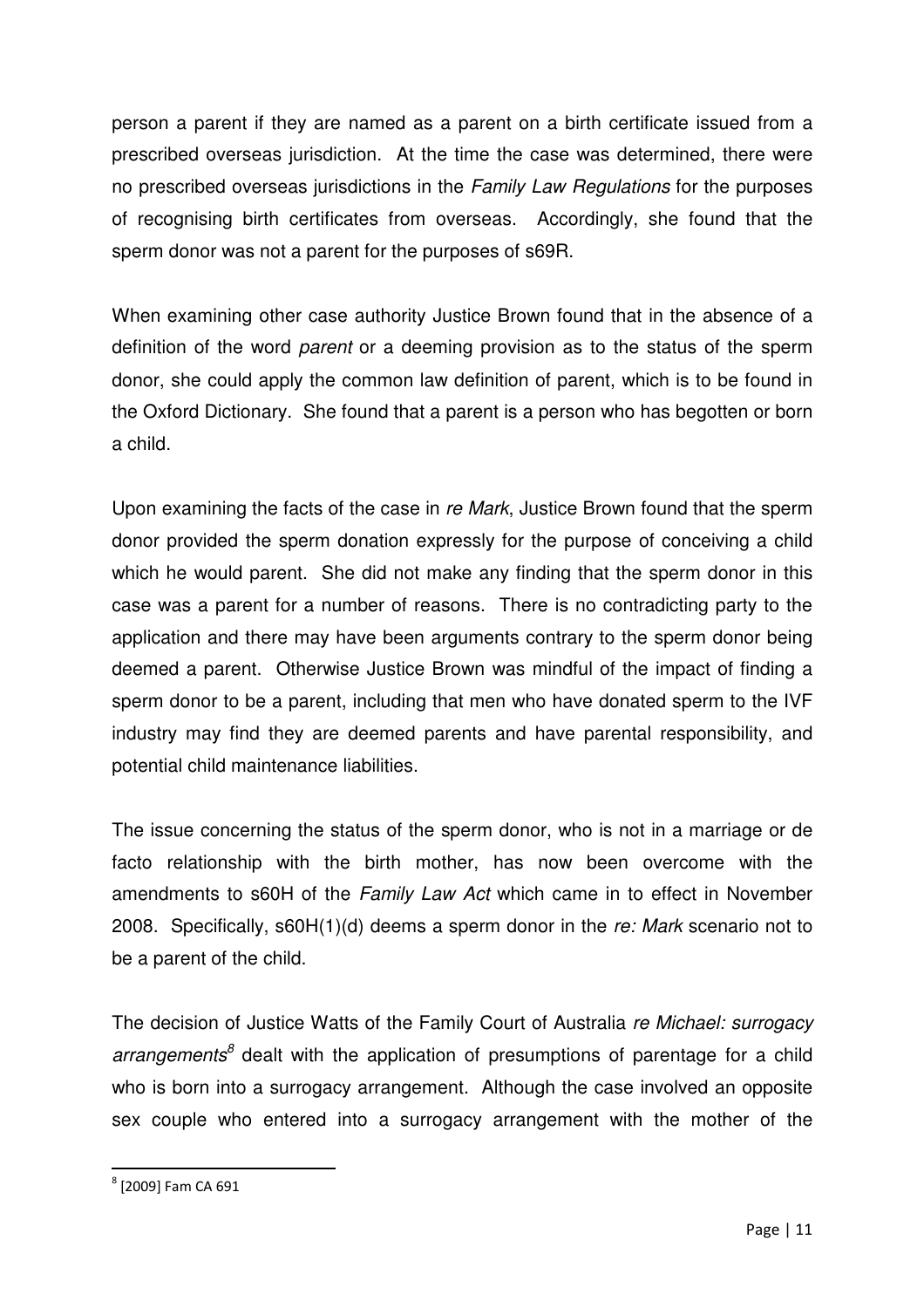intended mother, and an application to the Family Court for leave to adopt under s60G of the Family Law Act, the reasoning of this decision has application in cases involving gay male couples were the sperm donor in the surrogacy arrangement is named on the birth certificate as the father.

The decision in re Michael: surrogacy arrangements provided that the second limb of s60H(1)(b) of the Family Law Act incorporates presumptions of parentage under the Status of Children Act (NSW), since the Status of Children Act (NSW) is a prescribed law for the purposes of s60H Family Law Act. Therefore, if a presumption of parentage arising out of an artificial conception procedure applies under  $s14<sup>9</sup>$  of the Status of Children Act (NSW), and therefore under s60H of the Family Law Act, then by virtue of the provisions of  $s17^{10}$  of the *Status of Children Act (NSW)* it will prevail over any presumption of parentage which may apply out of birth registration under s11 $11$  of the Status of Children Act (NSW), or s69R of the Family Law Act.

The facts of re Michael: surrogacy arrangements involved the intending parents entering into an arrangement with the intending mothers own mother to act as the surrogate mother. The surrogate mother underwent an IVF procedure whereby the intending father provided the sperm donation and an egg donation came from a third person. The surrogate mother was in a de facto relationship.

After the birth of the child the surrogate mother surrendered the child to her daughter and her husband. The surrogate mother and the intended father (the sperm donor) were named as parents on the birth certificate.

By virtue of the operation of s60H of the Family Law Act the surrogate mother and her de facto partner were presumed parents of the child. However, the intending father/sperm donor being named on the birth certificate had a presumption of parentage under s69R of the Family Law Act. The presumption of parentage of the

 $^9$  S.14 Status of Children Act (NSW) makes provision for presumptions of parentage where the child was conceived by way of an artificial conception procedure. The presumptions operate in similar terms too that under s.60H Family Law Act.

 $10$  S.17 Status of Children Act (NSW) deals with conflicts between presumptions of parentage, and provides irrebuttable presumptions will prevail over rebuttable presumptions.

<sup>&</sup>lt;sup>11</sup> S.11 Status of Children Act (NSW) is in similar terms to s.69R Family Law Act making provision for a presumption of parentage arising out of birth registration.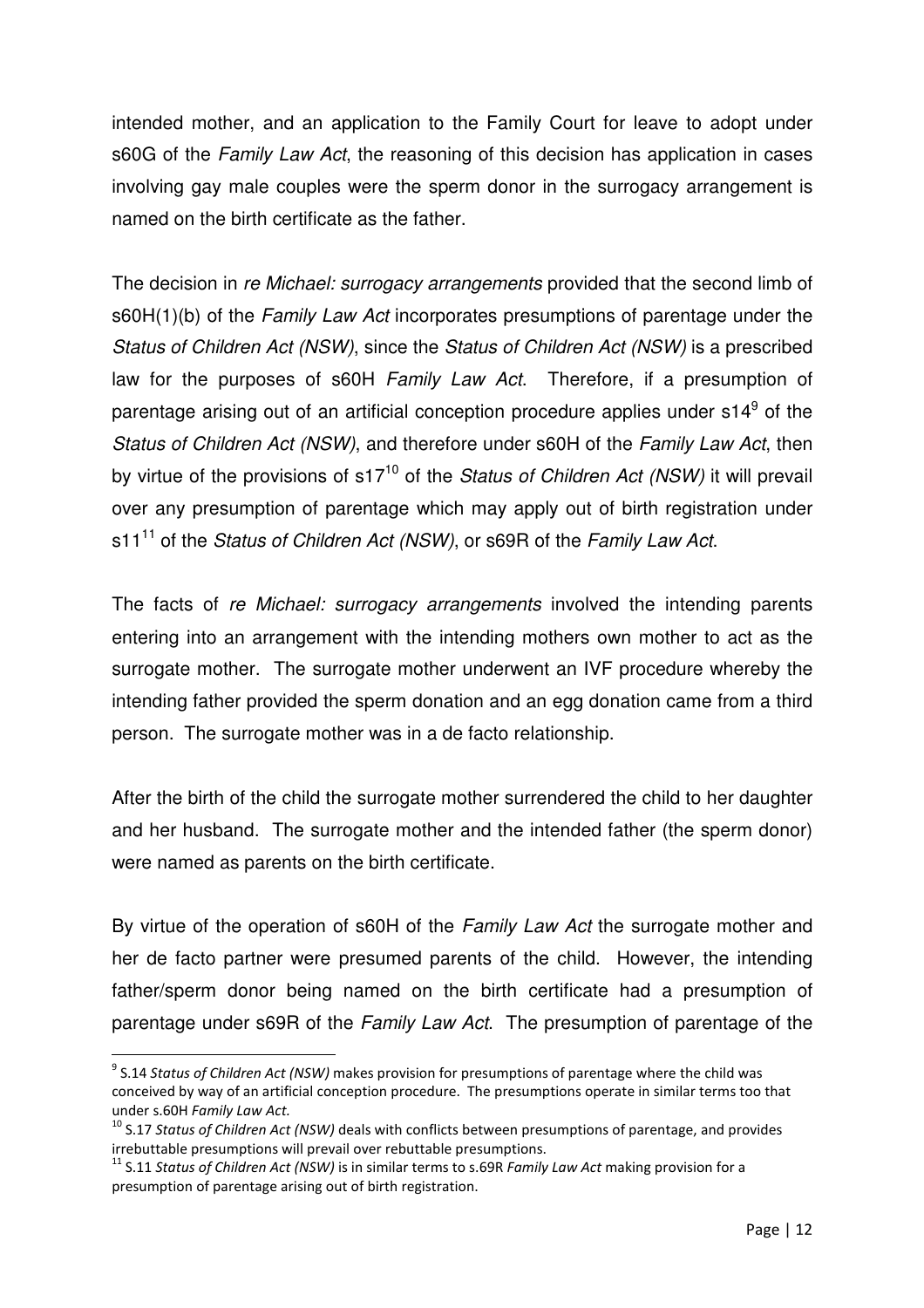intending father/sperm donor was in conflict with the presumption of parentage applying to the surrogate mother's de facto partner. The presumption of parentage under s.60H(1) Family Law Act is irrebuttable, whereas the presumption of parentage under s.69R Family Law Act is rebuttable. Given that s17 of the Status of Children Act (NSW) is incorporated into the presumptions of parentage under s60H and provides that irrebuttable presumptions of parentage will prevail over rebuttable presumptions of parentage, the presumption of parentage of the surrogate mother's de facto partner prevailed over that of the intended/sperm donor.

The consequence of the operation of the presumptions of parentage under s.60H Family Law Act and s.69R Family Law Act, and of the decision in re: Michael, surrogacy arrangements for gay male couples entering into surrogacy arrangements is that being named on the birth certificate as a parent will be insufficient to give that person a presumption of parentage, and therefore will not enable that person to exercise parental responsibility over the child. This is the correct strictly legal/technical position. However, what may be occurring in practice within the community may be different.

## **Part 4**

## **State/Territory Laws – parentage transfer mechanism**

## **ACT law**

The Parentage Act 2004 (ACT), in division 2.5 of that Act, makes provision for parentage orders. It has a mechanism whereby in surrogacy arrangements the status of parent of the surrogate mother and her married or de facto partner are transferred to and conferred upon the intending parents. The relevant sections, s23- 26, provide as follows:

| -24 | <b>Application of div 2.5</b> |  |
|-----|-------------------------------|--|

*This division applies to a child if—* 

- *(a) the child was conceived as a result of a procedure carried out in the ACT; and*
- *(b) neither birth parent of the child is a genetic parent of the child; and*
- *(c) there is a substitute parent agreement, other than a commercial substitute parent agreement, under which 2 people (the substitute parents) have indicated their intention to apply for a parentage order about the child; and*
- *(d) at least 1 of the substitute parents is a genetic parent of the child; and*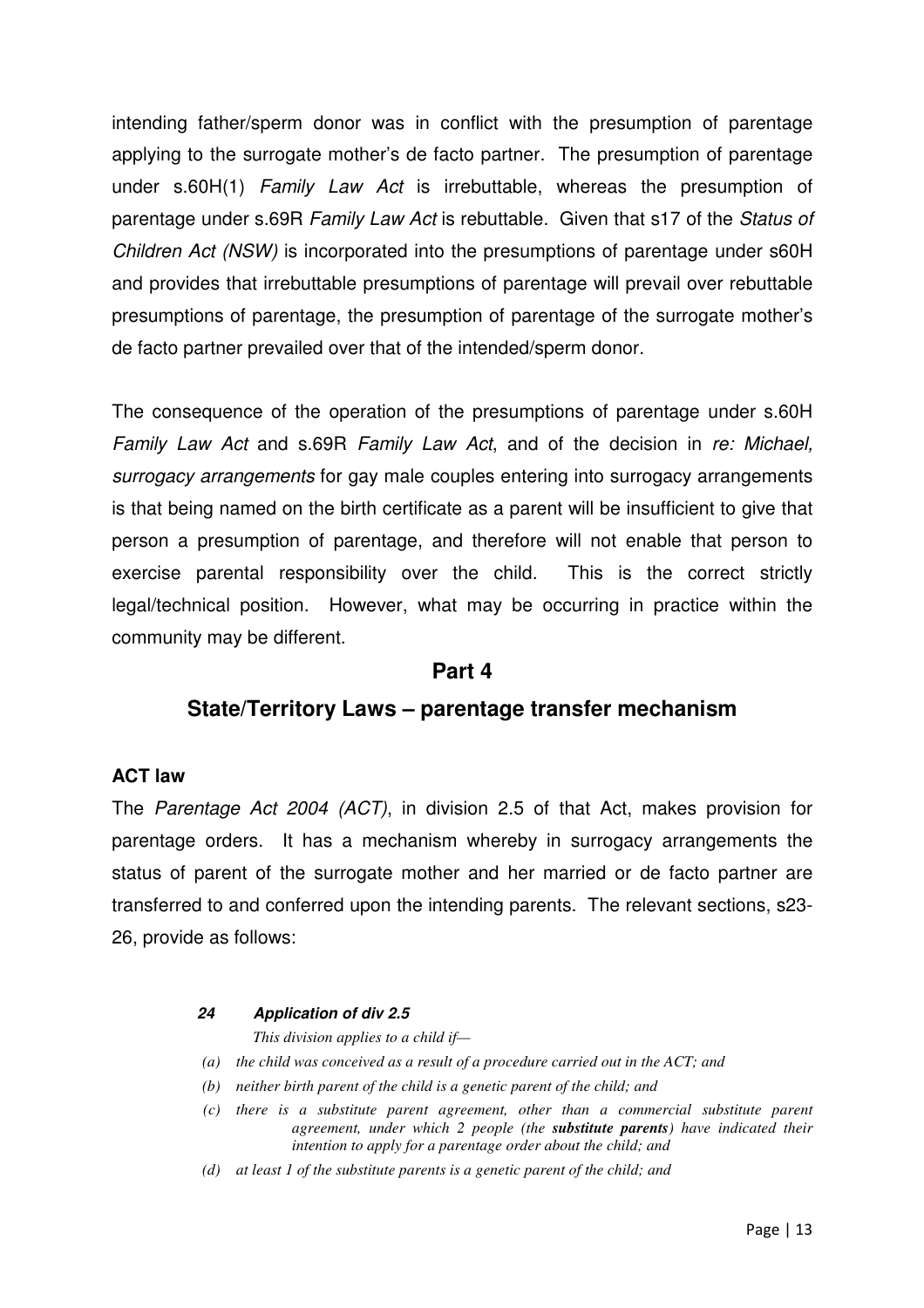*(e) the substitute parents live in the ACT.* 

#### **25 Application for parentage order**

- *(1) An application may be made to the Supreme Court for a parentage order about the child.*
- *(2) The application may be made by either or both of the substitute parents.*
- *(3) The application may only be made when the child is between the ages of 6 weeks and 6 months.*

#### **26 Parentage order**

- *(1) The Supreme Court must make a parentage order about the child if satisfied that—* 
	- *(a) the making of the order is in the best interests of the child; and*
	- *(b) both birth parents freely, and with a full understanding of what is involved, agree to the making of the order.*
- *(2) However, the Supreme Court may dispense with the requirement under subsection (1) (b) in relation to a birth parent if satisfied that—* 
	- *(a) the birth parent is dead or incapacitated; or*
	- *(b) the applicants cannot contact the birth parent after making reasonable inquiries.*
- *(3) In deciding whether to make a parentage order, the Supreme Court must take the following into consideration, if relevant:* 
	- *(a) whether the child's home is, and was at the time of the application, with both substitute parents;*
	- *(b) whether both substitute parents are at least 18 years old;*
	- *(c) if only 1 of the child's substitute parents has applied for the order, and the other substitute parent is alive at the time of the application, whether—* 
		- *(i) the other substitute parent freely, and with a full understanding of what is involved, agrees to the making of the order in favour of the applicant substitute parent; or*
		- *(ii) the applicant substitute parent cannot contact the other substitute parent to obtain his or her agreement under subparagraph (i);*
	- *(d) whether payment or reward (other than for expenses reasonably incurred) has been given or received by either of the child's substitute parents, or either of the child's birth parents, for or in consideration of—* 
		- *(i) the making of the order; or*
		- *(ii) the agreement mentioned in subsection (1) (b); or*
		- *(iii) the handing over of the child to the substitute parents; or*
		- *(iv) the making of any arrangements with a view to the making of the order;*
	- *(e) whether both birth parents and both substitute parents have received appropriate counselling and assessment from an independent counselling service;*
	- *(f) if a birth parent is dead or incapacitated or cannot be contacted—any evidence before the court that the birth parent no longer intended or intends the substitute parents to obtain a parentage order about the child.*
- *(4) The Supreme Court may take into consideration anything else it considers relevant.*
- (5) For subsection  $(3)(e)$ , a counselling service is not **independent** if it is connected with—
	- *(a) the doctor who carried out the procedure that resulted in the birth of the relevant child; or*
	- *(b) the institution where the procedure was carried out; or*
	- *(c) another entity involved in carrying out the procedure.*
- *(6) The Supreme Court must make a parentage order under subsection (1)—* 
	- *(a) if both substitute parents apply for the order—in favour of both substitute parents; or*
	- *(b) if only 1 substitute parent applies for the order, and the other substitute parent is dead or*  incapacitated at the time of the application (unless the court is satisfied that, at the *time of death or incapacitation, the deceased or incapacitated substitute parent no*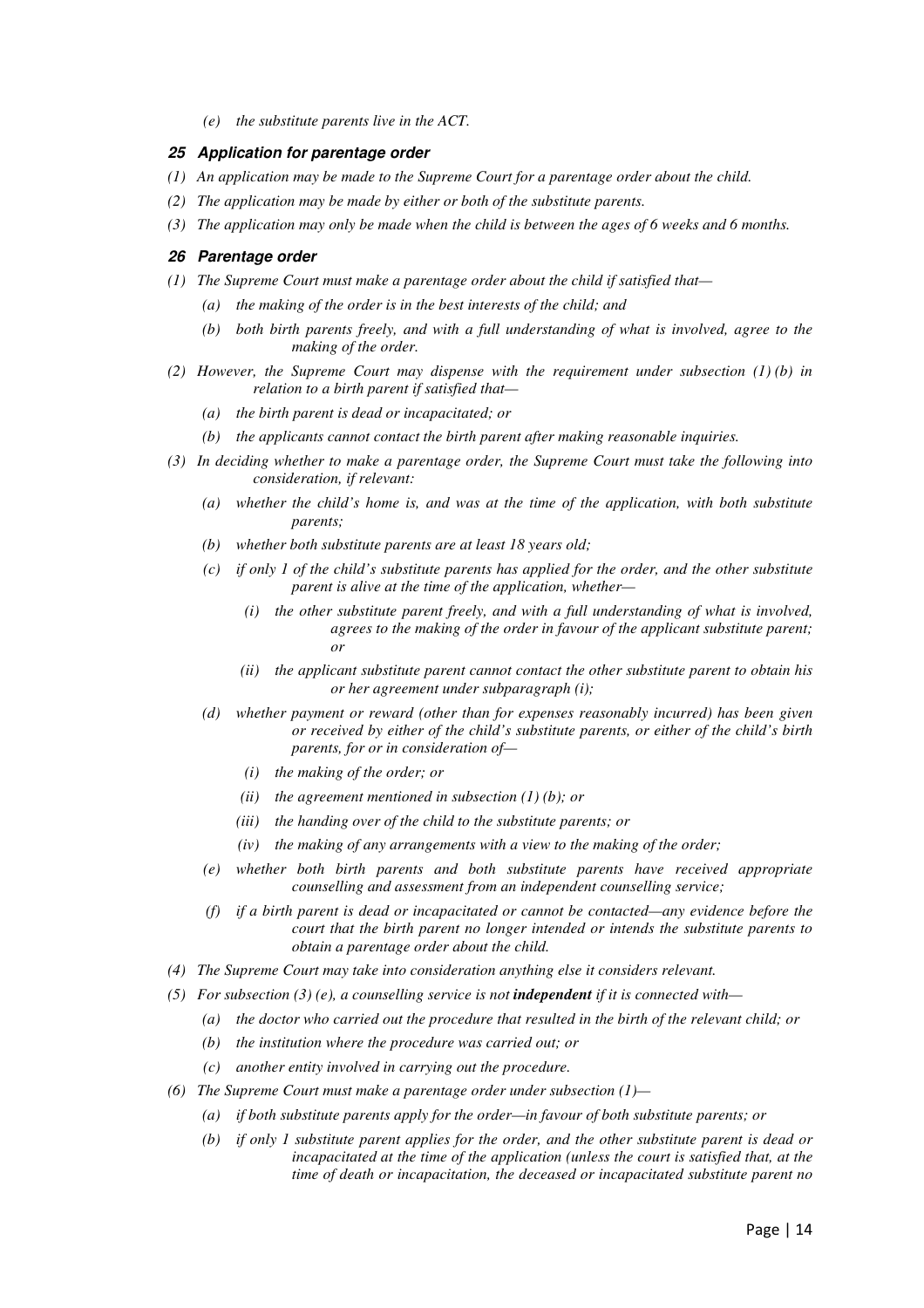*longer intended or intends to apply for a parentage order about the child)—in favour of both substitute parents; or* 

 *(c) if, in any other case, only 1 substitute parent applies for the order—in favour of the applicant substitute parent.* 

The jurisdictional requirements as set out in s24 of the *Parentage Act*, and they include:

- 1. The artificial conception procedure resulting in the conception of the child must have been carried out in the ACT;
- 2. Neither birth parent of the child provided any genetic material for the conception of the child;
- 3. There is an agreement between the parties, other than a commercial agreement, under which the intending parents have indicated their intention to apply for a parentage order about the child;
- 4. At least one of the intending parents is a genetic parent of the child (ie has provided the sperm donation or the egg donation); and
- 5. The intending parents live in the ACT.

## **Western Australia law**

Similar provisions for a transfer of parentage mechanism apply in Western Australia under the *Surrogacy Act<sup>12</sup>* as follows:

#### *19 . Circumstances for seeking parentage order*

 *(1) An application can be made under this Part for a parentage order only if —* 

 *(a) the arranged parents reside in Western Australia and at least one arranged parent has reached 25 years of age; and* 

 *(b) when the surrogacy arrangement was entered into or after that time but before the application is made —* 

 $12$  Sections 19 – 21 Surrogacy Act.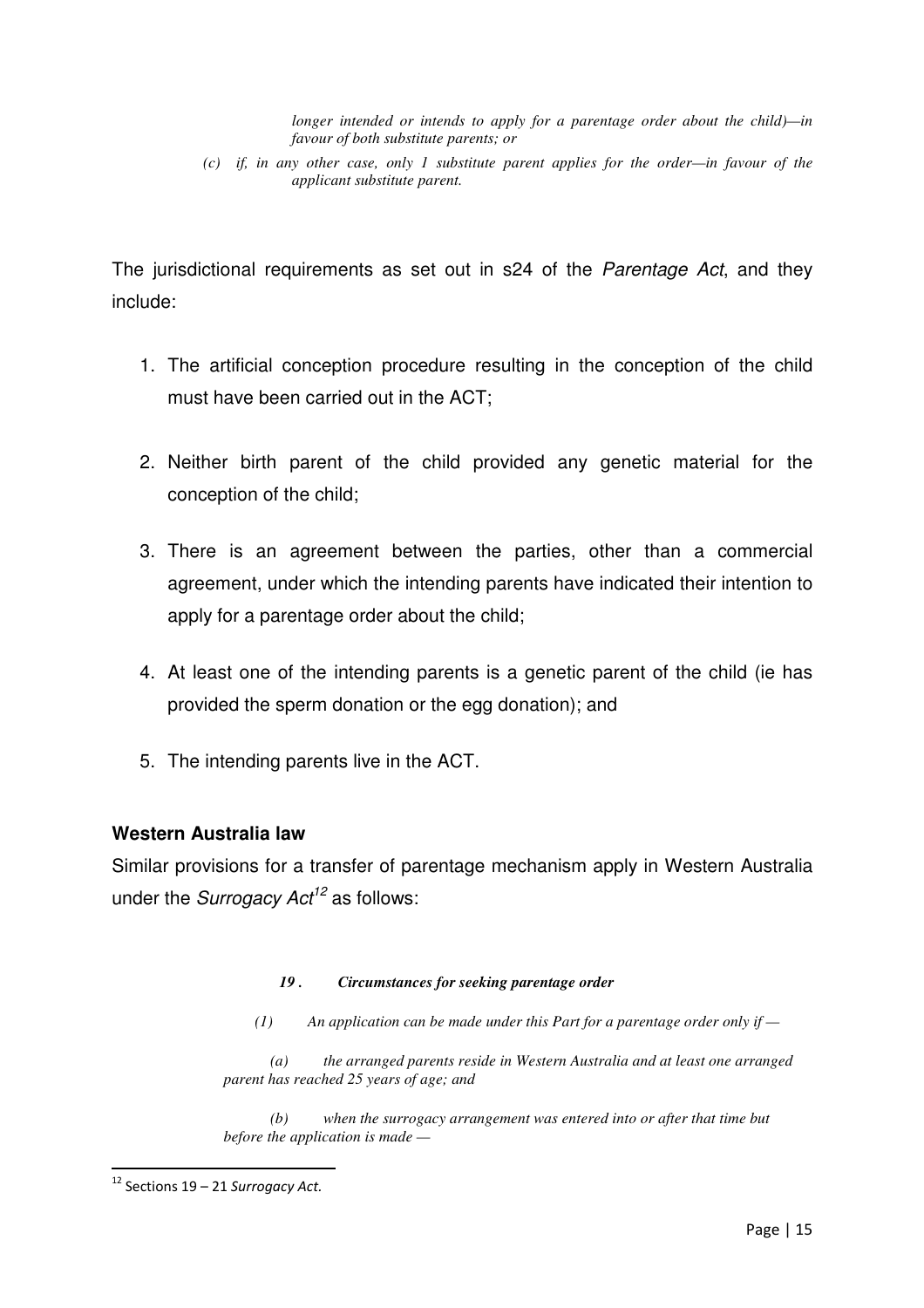*(i) the arranged parents are an eligible couple; or* 

 *(ii) one of the arranged parents, or the arranged parent if there is only one, is an eligible person.* 

 $\sum_{l=1}^{n}$  *In subsection (1)(b)* —

 *eligible couple means 2 people of opposite sexes who are married to, or in a de facto relationship with, each other and who, as a couple —* 

 *(a) are unable to conceive a child due to medical reasons not excluded by subsection (3); or* 

 *(b) although able to conceive a child, would be likely to conceive a child affected by a genetic abnormality or a disease;* 

 *eligible person means a woman who —* 

 *(a) is unable to conceive a child due to medical reasons not excluded by subsection (3); or* 

 *(b) although able to conceive a child, would be likely to conceive a child affected by a genetic abnormality or a disease; or* 

 *(c) although able to conceive a child, is unable for medical reasons to give birth to a child.* 

 *(3) The medical reasons for being unable to conceive a child that are referred to in the definitions of eligible couple and eligible person do not include —* 

 *(a) a reason arising from a person's age; or* 

 *(b) a reason prescribed for the purpose of the Human Reproductive Technology Act 1991 section 23(1)(d).* 

#### *20 . Applying for a parentage order*

 *(1) In the circumstances described in section 19, the arranged parents may, if the making of the order would not be prevented by section 16(1), apply in accordance with this section for a parentage order.* 

 *(2) The application can be lodged with the court only after a period of 28 days has elapsed since the day on which the child is born.* 

 *(3) The application cannot be lodged with the court more than 6 months after the day on which the child is born except with the leave of the court, which may be given in exceptional circumstances.* 

 *(4) If the child was born before the day fixed under section 2(b) as the day on which this section comes into operation, the application may, despite subsection (3), be lodged within one year after that day.* 

 *(5) Before the court considers the application, a certified copy of the child's birth certificate must, if it is available, have been lodged with the court.* 

#### *21 . Court may make parentage order*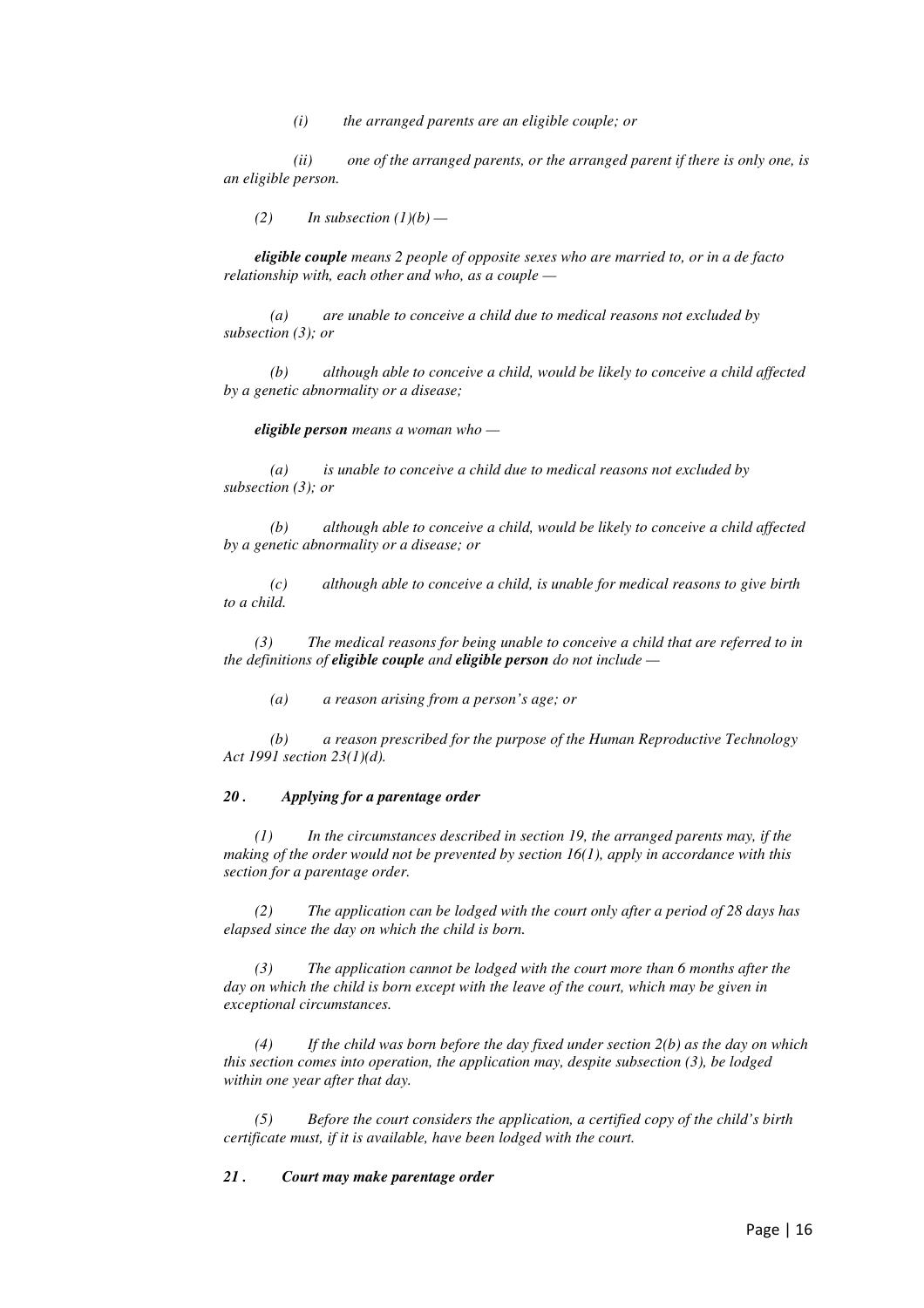*(1) The court may, on an application made under section 20(1), make a parentage order.* 

 *(2) Before it makes a parentage order the court has to be satisfied that —* 

 *(a) the circumstances that section 19 requires for applying for a parentage order exist; and* 

 *(b) except to the extent that subsection (3) authorises the court to dispense with the requirement for a birth parent to have received the counselling, the child's birth parents and the arranged parents have received appropriate counselling about the effect of the proposed order; and* 

 *(c) except to the extent that subsection (3) authorises the court to dispense with the requirement for a birth parent to have received the advice, the child's birth parents and the arranged parents have received independent legal advice about the effect of the proposed order; and* 

 *(d) except to the extent that subsection (3) authorises the court to dispense with the requirement for a birth parent's consent, the child's birth parents freely consent to the making of the order; and* 

 *(e) except in circumstances identified in subsection (4), the child was, when the application for the order was lodged with the court, and is, when the court makes the proposed order, in the day to day care of the arranged parents; and* 

 *(f) except to the extent that subsection (3) authorises the court to dispense with the requirement for a birth parent to have agreed, the child's birth parents and the arranged parents have agreed in writing to an appropriate plan (the approved plan ) in accordance with section 22; and* 

 *(g) it is in the best interests of the child for the court to make the proposed order.* 

 *(3) In circumstances identified in subsection (4) or if the court is satisfied that a birth parent is deceased or incapacitated or that the arranged parents have been unable to contact a birth parent despite having made reasonable efforts to do so, the court may dispense with —* 

 *(a) the requirement for the birth parent to have received counselling as described in subsection (2)(b); or* 

 *(b) the requirement for the birth parent to have received independent legal advice as described in subsection (2)(c); or* 

 *(c) the requirement for the birth parent to consent under subsection (2)(d) to the making of a parentage order; or* 

 *(d) the requirement for the birth parent to have agreed to an appropriate plan as described in subsection (2)(f).* 

 *(4) The circumstances this subsection identifies are that —* 

- *(a) the birth mother is not the child's genetic parent; and*
- *(b) at least one arranged parent is the child's genetic parent.*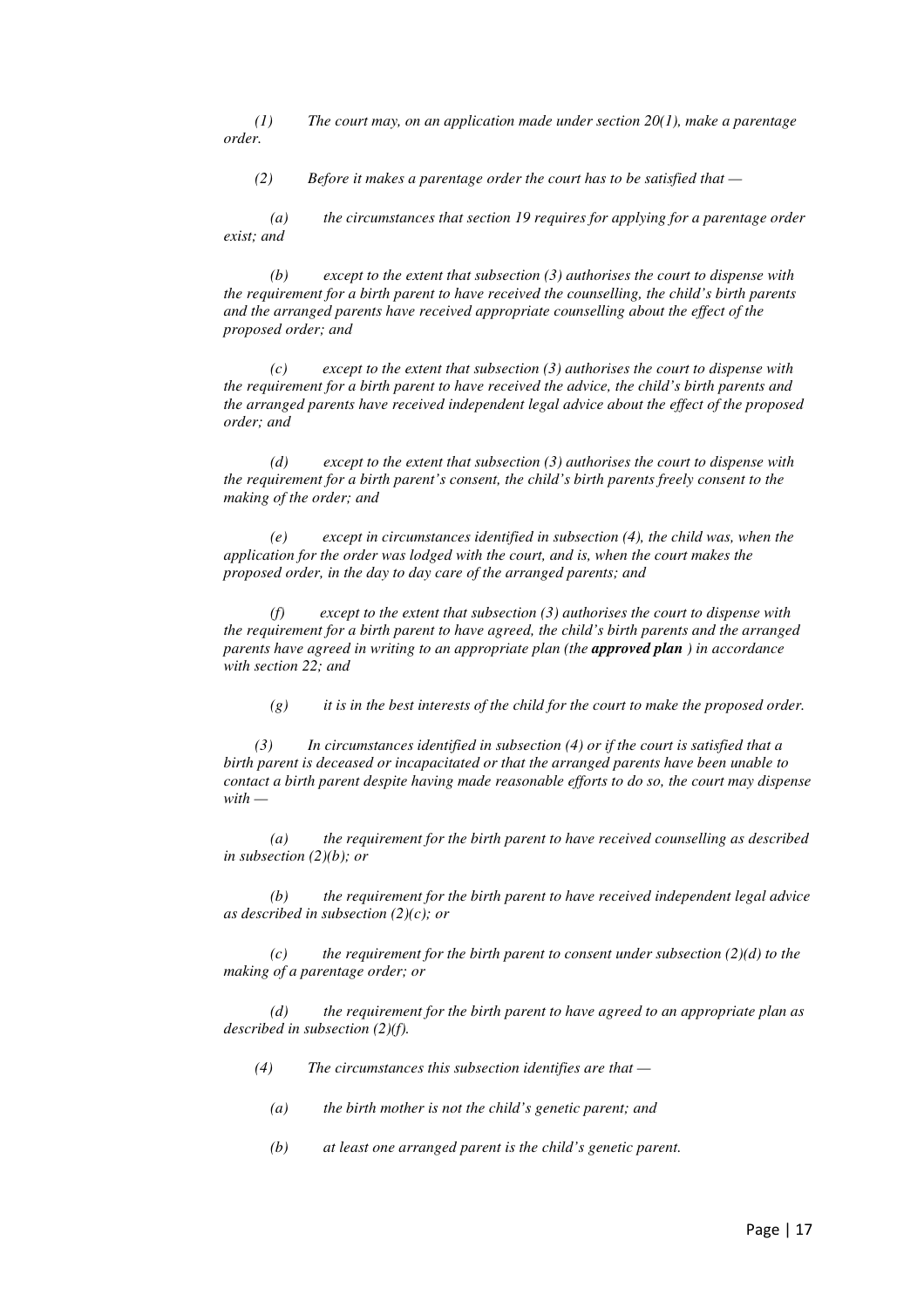*(5) In subsection (4) —* 

 *genetic parent of a child means a person from whose egg or sperm the child is conceived.* 

The jurisdictional requirements to access the transfer of parentage mechanism in WA includes: -

- 1. The intending parents reside in WA and at least one is at least 25 years of age;
- 2. The intending parents are an opposite sex married or de facto couple who either cannot conceive a child for medical reasons, or can conceive a child but it is likely to be born with genetic defects.

Clearly the transfer of parentage mechanism excludes same sex couples.

Unlike the jurisdictional requirements in the ACT legislation, there is no requirement that the artificial conception procedure be carried out in WA, and presumably could extend to arrangements where the intending couple residing in WA enter into a surrogacy arrangement with a surrogate mother interstate or overseas.

## **Victoria law**

Victoria has provisions in the Status of Children Act  $1974^{13}$  for a transfer of parentage mechanism by way of parentage orders, similar to the provisions in WA and ACT legislation. The jurisdictional requirements are set out in s.20 as follows:

- *20 Application for a substitute parentage order*
- *(1) The commissioning parents of a child born under a surrogacy arrangement may apply to the court for a substitute parentage order if—* 
	- *(a) the child was conceived as a result of a procedure carried out in Victoria; and*
	- *(b) the commissioning parents live in Victoria at the time of making the application.*

 *(2) An application for a substitute parentage order must be made—* 

- *(a) not less than 28 days, and not more than 6 months after the birth of the child; or*
- *(b) at another time with leave of the court.*
- *(3) Before the court hears the application, the commissioning parents must file a certified copy of the child's birth certificate (if available) with the court*.

 $\overline{a}$  $13$  Sections 20 – 26 Status of Children Act 1974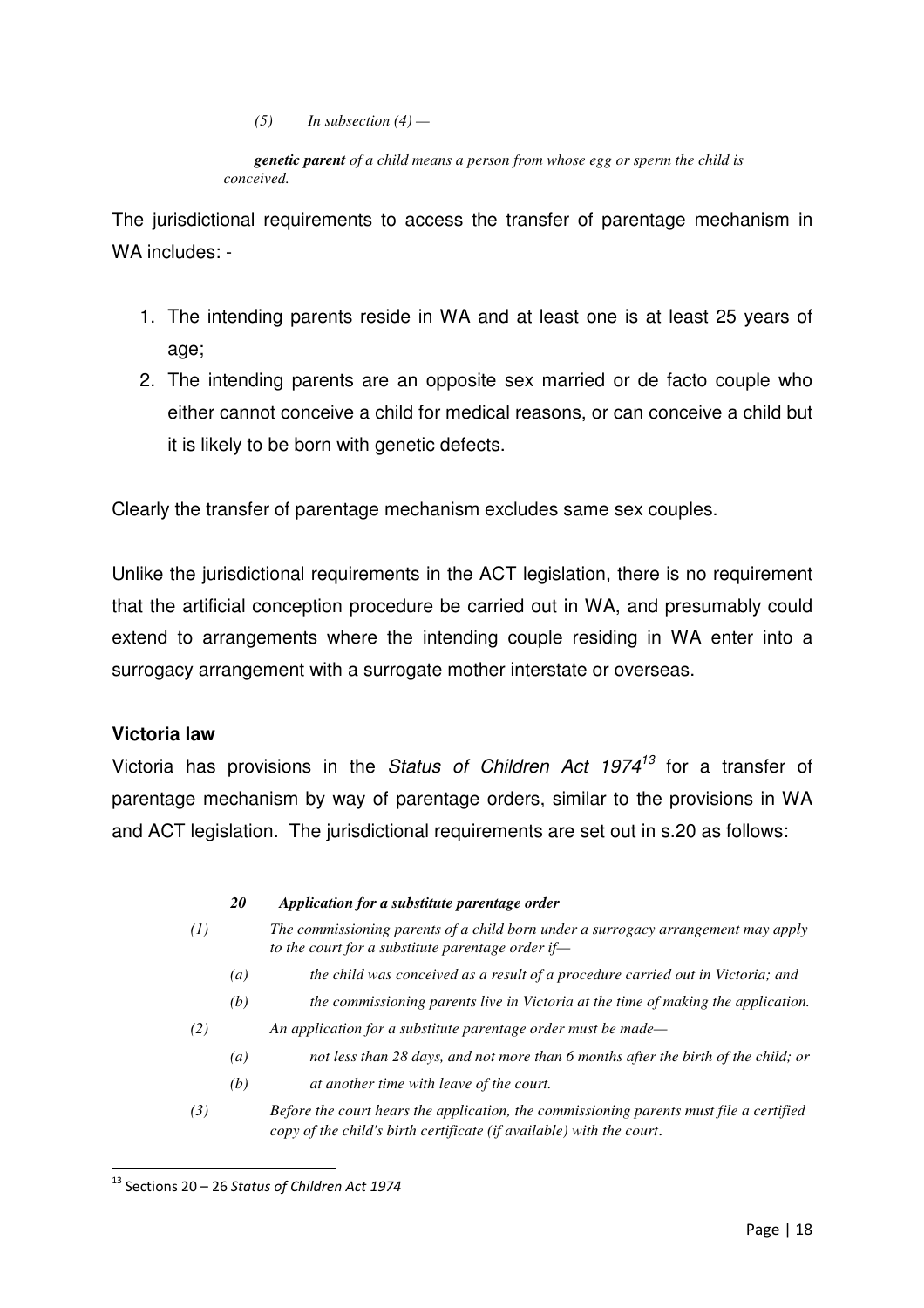Section 20 Status of Children Act sets out the jurisdictional requirements that must exist before the transfer of parentage mechanism can be accessed, including: -

- 1. The child was conceived by way of an artificial conception procedure carried out in Victoria;
- 2. The intending parents live in Victoria at the time the Application is made for a parentage order.

The transfer of parentage mechanism in Victoria does not exclude same sex couples, however by operation of s.23 Status of Children Act, the jurisdictional requirements contained in s.20 applies to arrangements where the child was conceived via an IVF clinic. Section 23 provides: -

- *23 Additional requirements for surrogacy arrangements without assistance of registered ART provider* 
	- *(1) This section applies if—* 
		- *(a) a surrogacy arrangement was commissioned without the assistance of a registered ART provider; and*
		- *(b) the surrogate mother became pregnant as a result of artificial insemination; and*
		- *(c) the commissioning parents apply under section 20 for a substitute parentage order.*
	- *(2) In addition to the matters set out in section 22, the court must also be satisfied—* 
		- *(a) that the surrogate mother was at least 25 years of age before entering the arrangement; and*
		- *(b) that the commissioning parents, the surrogate mother and, if her partner is a party to the surrogacy arrangement, her partner have—* 
			- *(i) received counselling about the social and psychological implications of making the substitute parentage order, including counselling, if relevant, about any of the matters prescribed for the purposes of section 43(a) of the Assisted Reproductive Treatment Act 2008; and*
			- *(ii) received counselling about the implications of the relinquishment of the child and the relationship between the surrogate mother and the child once the substitute parentage order is made; and*
			- *(iii) obtained information about the legal consequences of making the substitute parentage order.*
	- *(3) For the purposes of subsection (2)(b), the person must receive counselling from a counsellor within the meaning of section 61(3) of the Assisted Reproductive Treatment Act 2008.*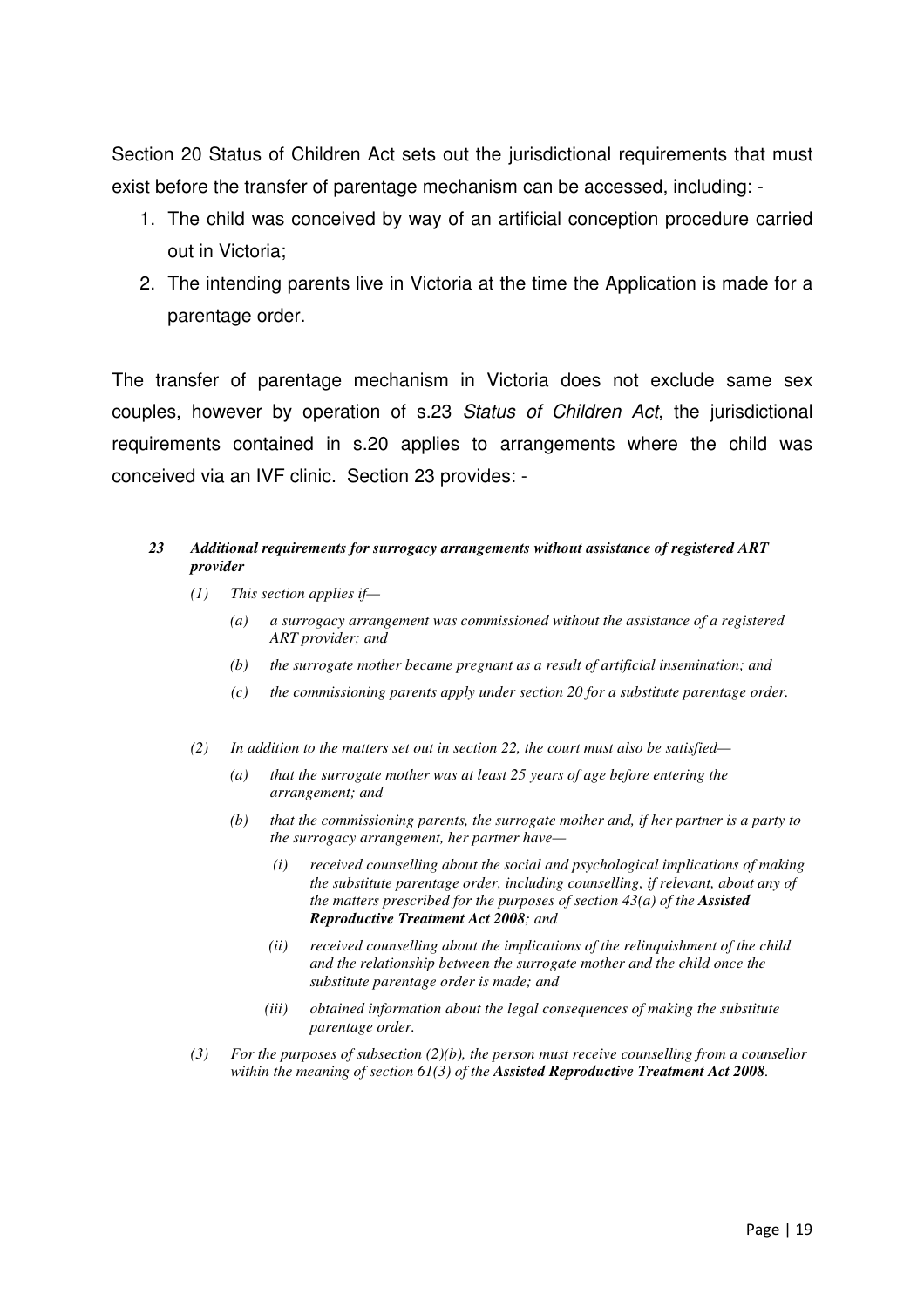The additional jurisdictional requirements where the child is not conceived via an IVF  $\text{clinic}^{14}$  are as follows: -

- 1. The surrogacy arrangement was not commissioned via an IVF clinic;
- 2. The surrogate mother is at least 25 years of age;
- 3. All parties to the arrangement received counselling about the social and psychological consequences of the arrangement, and of the legal consequences.

As the Victorian legislation only applies to surrogacy arrangements where the artificial conception procedure was carried out in Victoria, the transfer of parentage mechanism provided in this legislation will not capture arrangements involving a surrogate mother where the artificial conception procedure was carried out interstate or overseas.

It is expected that the remaining States and Territories will enact similar laws making provision for the transfer of parentage in surrogacy arrangements.

The problem with the transfer of parentage laws contained in the current laws in the ACT and Victoria is the jurisdictional requirements. The laws can only be accessed by intending parents if they reside in the State or Territory where such laws exist. Provided all of the States and Territories eventually enact transfer of parentage laws in surrogacy arrangements, then this problem will be overcome.

## **Part 5**

## **Overseas Surrogacy Arrangements**

The current state and territory laws providing for the transfer of parentage mechanism in surrogacy arrangements do not apply to overseas surrogacy arrangements, except apparently in WA.

 $14$  Ie, a home donor insemination procedure.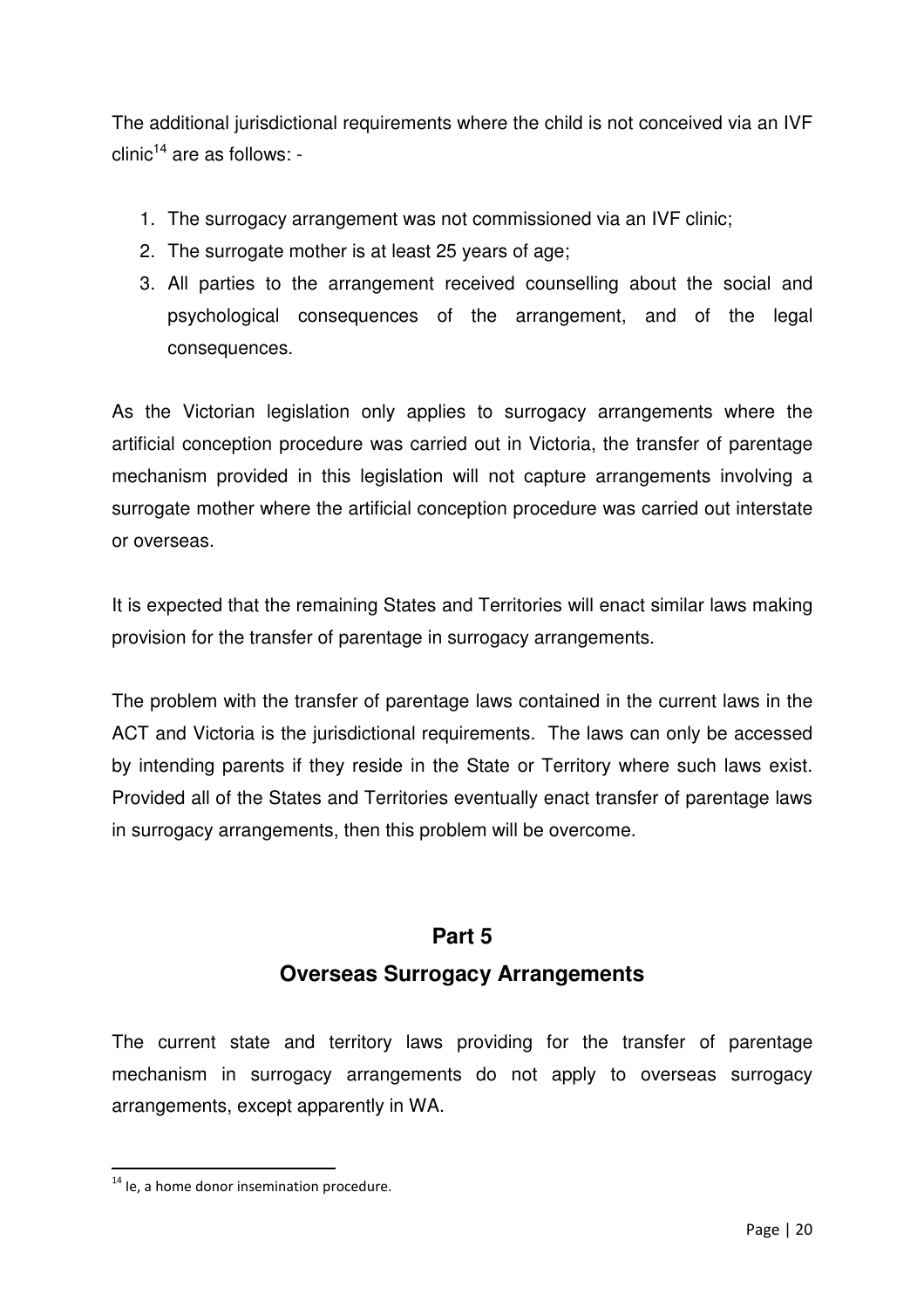In my experience through volunteering at the Inner City Legal Centre in Sydney and in my own practice, commercial overseas surrogacy arrangements are more common than altruistic surrogacy arrangements occurring within Australia. One of the reasons, I suspect, is that there would probably not be many woman in Australia who would be prepared to undertake the role of carrying a child to be surrendered upon birth, and not receive any reward. No doubt there are other moral ethical and personal views contributing to this.

A few overseas jurisdictions allow commercial surrogacy including India, Thailand, Russia, Canada and California. In my experience with gay male couples and opposite sex couples for that matter, entering into an overseas commercial surrogacy arrangement is far more common.

One of the problems with commercial overseas surrogacy arrangements will include where the arrangement takes place and what laws are in place within those jurisdictions to deal with surrogacy arrangements. For instance, in California not only are commercial surrogacy arrangements legal, contracts for commercial surrogacy arrangements are legally enforceable. I know of a business in Los Angeles named "Growing Generations" which provides a one stop shop service for couples seeking to enter into commercial surrogacy arrangements. The business has its own lawyers who will prepare a contract between the intending parents and Growing Generations to provide the service. The service sources the surrogate mother and a contract is entered into between the intending parents and the surrogate mother. There is a counselling service in the business which will screen the surrogate mother and ensure her suitability for the role, and provide her with counselling after the birth and surrender of the child. The business also has its own IVF clinic providing the IVF treatment.

After the birth of the child the parties, including the intending parents, the surrogate mother and her married or de facto partner, enter into a mechanism whereby a court order is obtained conferring the equivalent of parental responsibility under the Family Law Act upon the intending parents. A birth certificate issues naming both intending parents as the parents of the child, even if it is a same sex couple.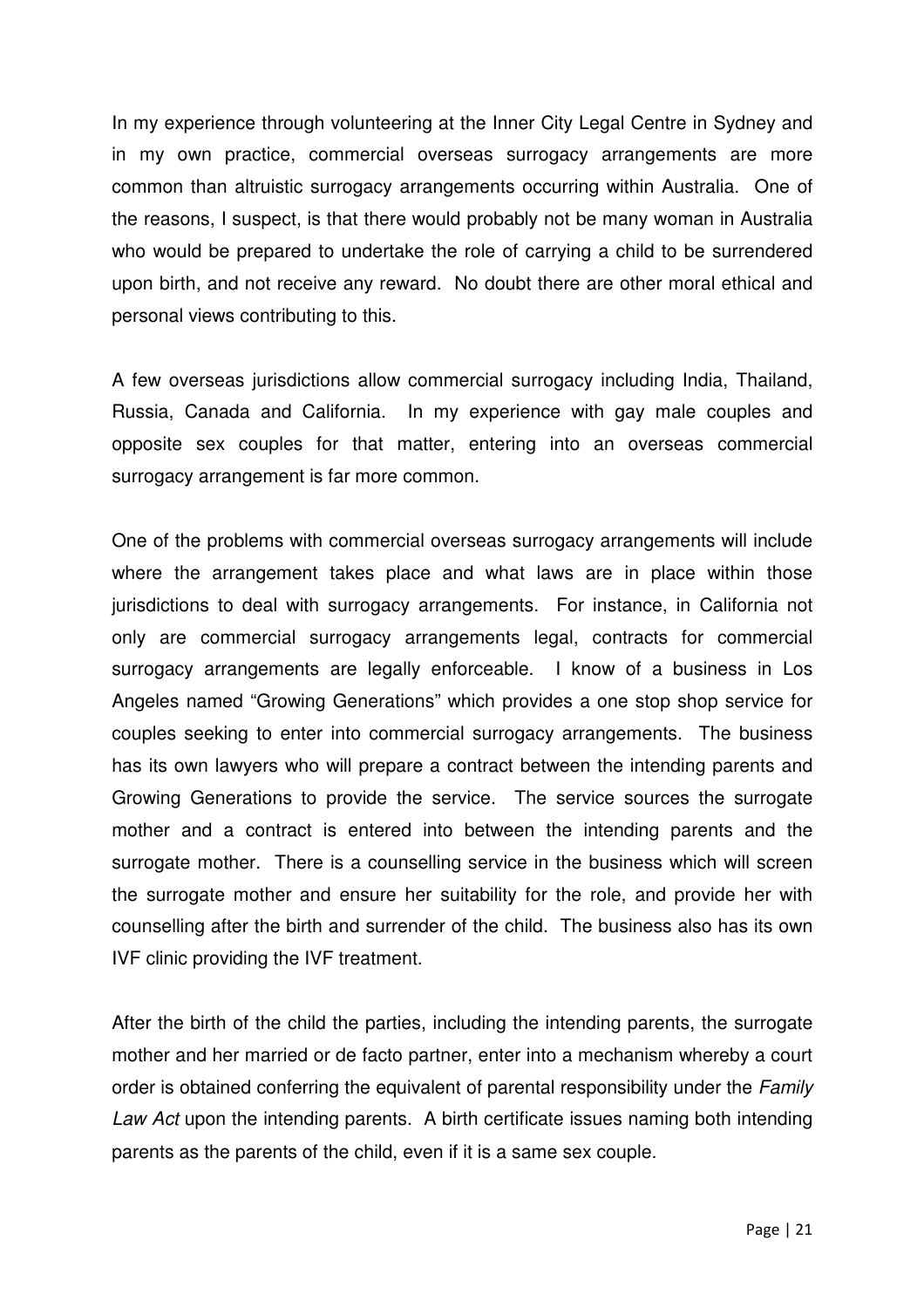Taking the example of an overseas surrogacy arrangement entered into in California, which was the subject of re Mark, a number of questions arise. Can the order obtained in the Supreme Court of California be registered in the Family Court of Australia and have effect here as an 'overseas child order'. Section 4 of the Family Law Act provides a definition of 'overseas child order' as follows:

*"overseas child order"* means:

(a) an order made by a court of a prescribed overseas jurisdiction that:

 (i) however it is expressed, has the effect of determining the person or persons with whom a child who is under 18 is to live, or that provides for a person or persons to have custody of a child who is under 18; or

 (ii) however it is expressed, has the effect of providing for a person or persons to spend time with a child who is under 18; or

 (iii) however it is expressed, has the effect of providing for contact between a child who is under 18 and another person or persons, or that provides for a person or persons to have access to a child who is under 18; or

 (iv) varies or discharges an order of the kind referred to in subparagraph (i), (ii) or (iii), including an order of that kind made under this Act; or

 (b) an order made for the purposes of the Convention referred to in section 111B by a judicial or administrative authority of a convention country (within the meaning of the regulations made for the purposes of that section).

The definition of 'overseas child order' does not include any order, however described, conferring parental responsibility. Therefore any order obtained in the Supreme Court of California conferring the equivalent of parental responsibility upon the intending parents will not have any effect in Australia if registered in the Family Court of Australia.

The "prescribed overseas jurisdiction" referred to in the definition of "overseas child order" is dealt with in regulation 14 of the Family Law Regulations as follows: -

#### *Meaning of prescribed overseas jurisdiction*

 *For the purposes of the definition of prescribed overseas jurisdiction in subsection 4 (1) of the Act:*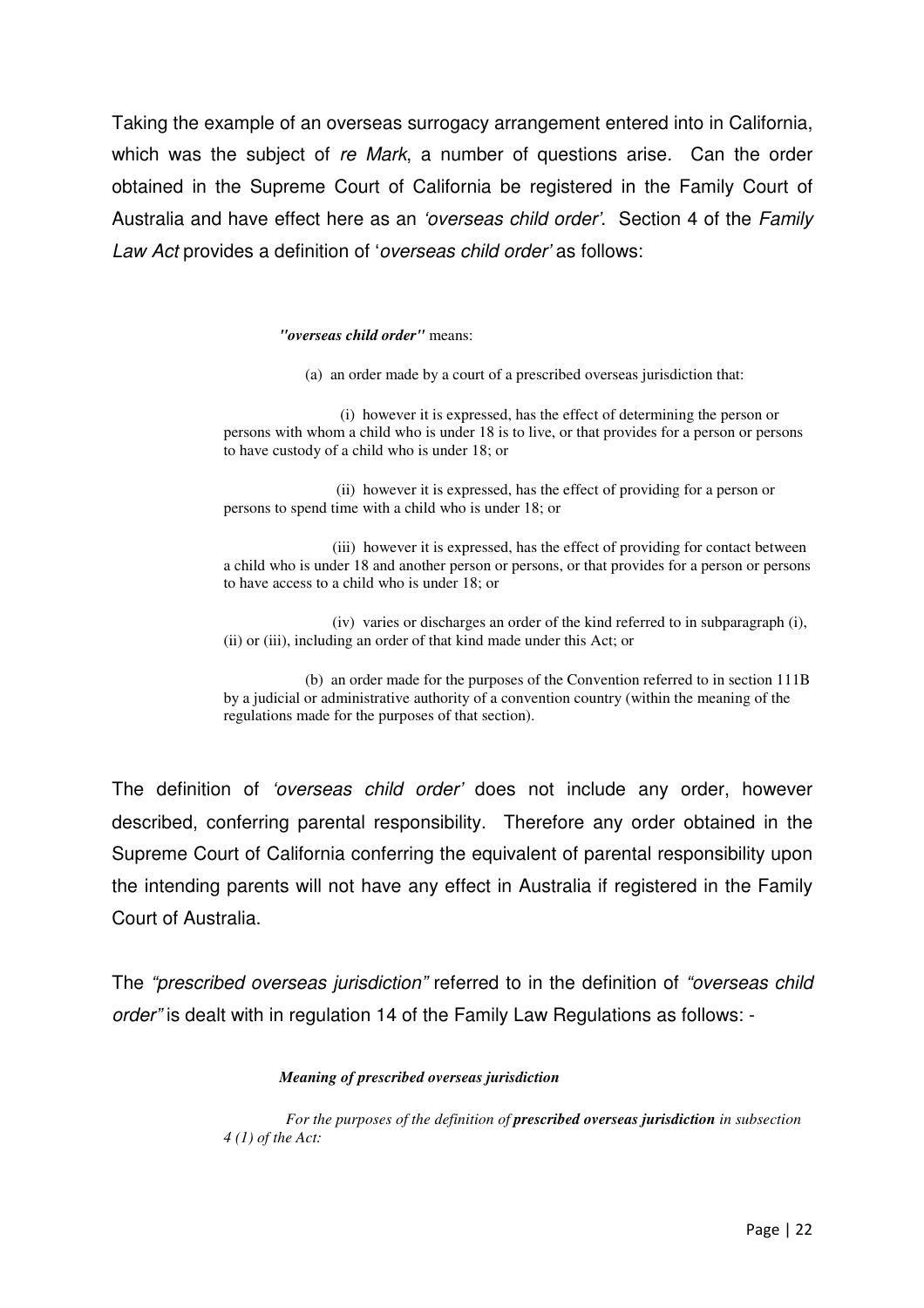*(a) each country or part of a country, set out in column 2 of an item in Schedule 1A is declared to be a prescribed overseas jurisdiction for the purposes of:* 

 $(i)$  subsection  $4(1)$  of the Act, in relation to the definition of *overseas child order ; and* 

 *(ii) sections 70M and 70N of the Act; and* 

 *(b) each country, or part of a country, set out in Schedule 2 as a reciprocating jurisdiction is declared to be a prescribed overseas jurisdiction for the purposes of:* 

*(i)* subsection 4 (1) of the Act, in relation to the definition of *overseas maintenance agreement ; and* 

 *(ii) paragraph 89 (b) of the Act.*

Column 2 of Schedule 1A of the Family Law Regulations only lists the various States of the United States of America as a prescribed overseas jurisdiction for the purpose of registering an "overseas child order".

What about the birth certificate issuing in California naming both the gay male couple, the intending parents, as parents of the child. Does the presumption of parentage under s69R of the Family Law Act apply to this?

Applying the decision in re Michael: surrogacy arrangements, and the operation of the presumptions of parentage under s60H of the Family Law Act, despite the birth registration details the presumption of parentage under s60H applying to the surrogate mother and her married or de facto partner prevail over that under s69R to the intending parents.

The solution for the intending parents in this scenario is to apply to the Family Court of Australia for a parenting order conferring parental responsibility upon them and providing that the child live with them. It is the same scenario that presented as in the case of re Mark.

Applying for the parenting order where there is an overseas surrogacy arrangement presents its own logistical problems. Who are the necessary parties to the application? The Family Law Rules provide in rule 6.02(2), as to the necessary parties to any application, as follows: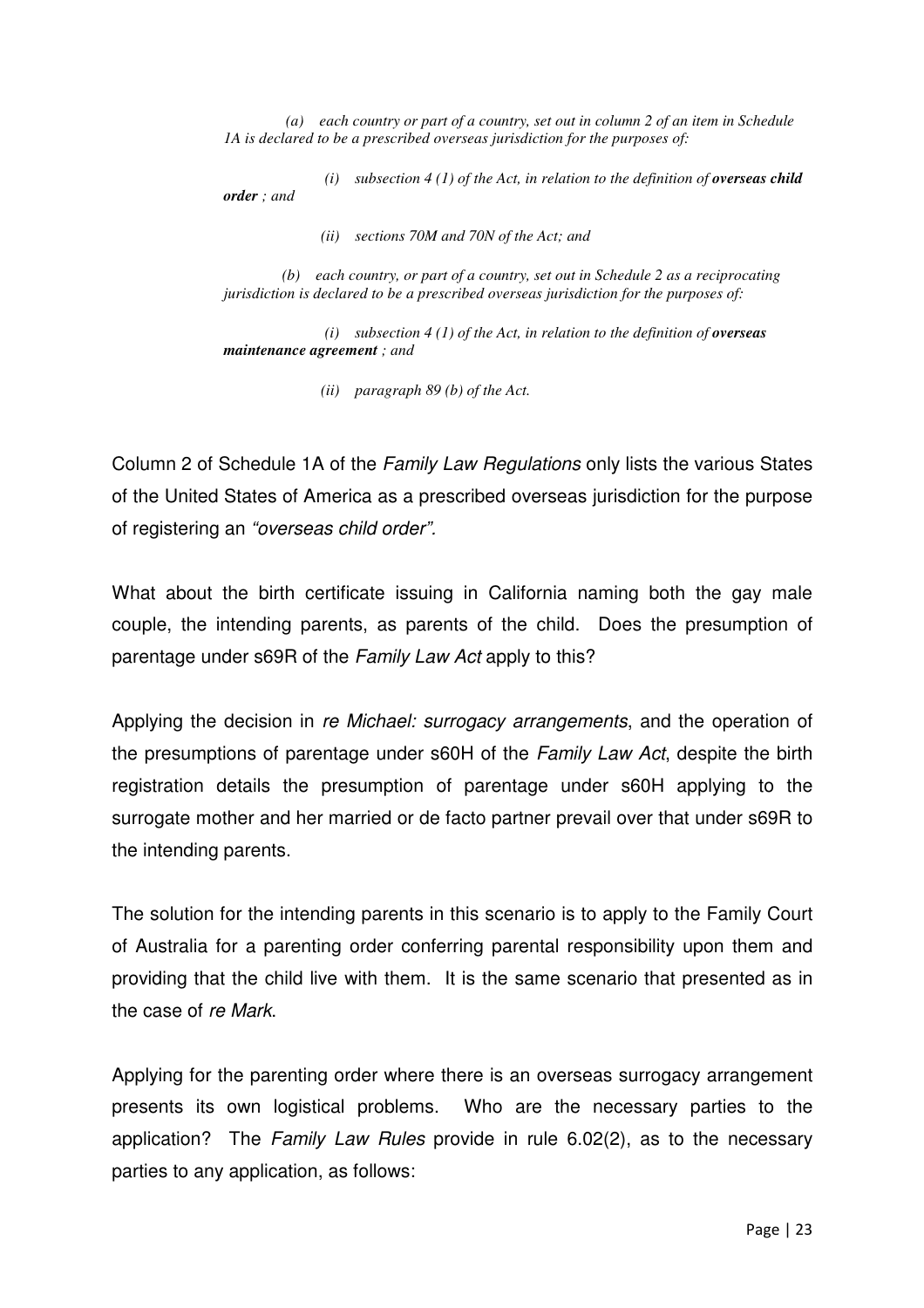#### *Necessary parties*

 *(1) A person whose rights may be directly affected by an issue in a case, and whose participation as a party is necessary for the court to determine all issues in dispute in the case, must be included as a party to the case.* 

#### *Example*

*If a party seeks an order of a kind mentioned in section 90AE or 90AF of the Act, a third party who will be bound by the order must be joined as a respondent to the case.* 

 *(2) If an application is made for a parenting order, the following must be parties to the case:* 

 *(a) the parents of the child;* 

 *(b) any other person in whose favour a parenting order is currently in force in relation to the child;* 

 *(c) any other person with whom the child lives and who is responsible for the care, welfare and development of the child;* 

 *(d) if a State child order is currently in place in relation to the child — the prescribed child welfare authority.* 

 *(3) If a person mentioned in subrule (2) is not an applicant in a case involving the child, that person must be joined as a respondent to the application.* 

*Note The court may dispense with compliance with a rule (see rule 1.12).* 

Under sub rule 2 where a parenting order is sought the parties must include the parents of the child, any other person whose favour a previous parenting order has been made or any person with whom the child lives and who is responsible for the care, welfare and development of the child.

Where an overseas surrogacy arrangement is concerned, the parties to the parenting application will of necessity include the intending parents, the surrogate mother and her married or de facto partner.

If the parenting order is made by consent, then it is recommended the intending parents file an initiating application with an affidavit of both intending parents in support detailing the factual history leading to the surrogacy arrangement, the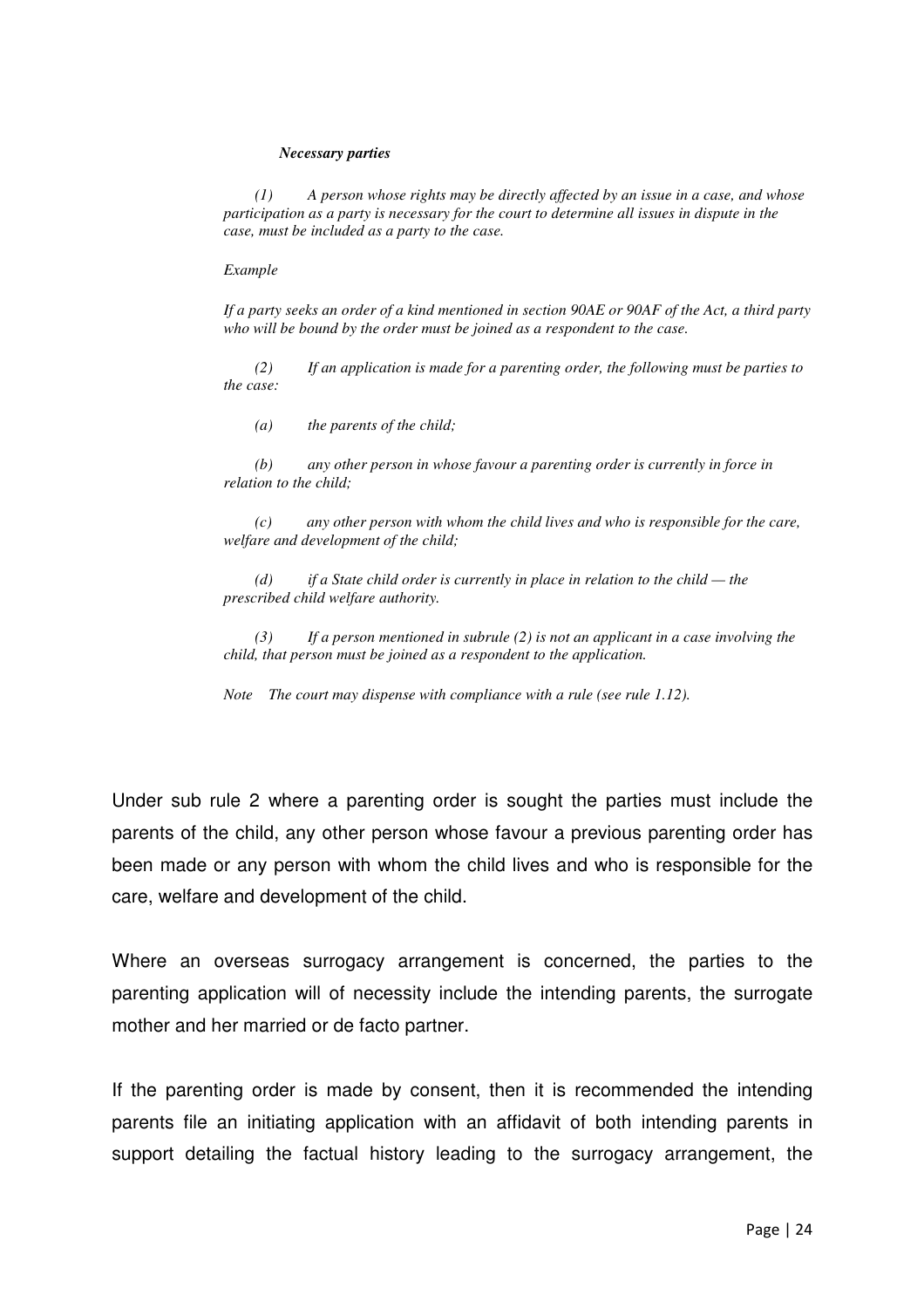conception and subsequent birth of the child, and the surrender of the child. Any written surrogacy agreements or communications concerning the arrangements should be annexed to the affidavit material. The application will then need to be served upon the surrogate mother and or her married or de facto partner. In most cases the orders will be made by consent and the surrogate mother and her married or de facto partner will need to sign the consent orders.

If the surrogacy arrangement occurred in a country where the first language is not English, such as India or Thailand, then consideration will need to be given as to whether the surrogate mother and her married or de facto partner speak English. If not, then the consent orders, the initiating application and affidavit material in support will need to be translated into the relevant language.

My advice to parties entering into overseas surrogacy arrangements is to ensure that the surrogate mother and her married or de facto partner are well aware of the necessity to follow through with the legal mechanism through the Family Court of Australia, to seek their cooperation, and to have parenting orders prepared in advance for them to sign shortly after the birth and surrender of the child.

There will also need to be consideration as to service of the application and affidavit in support upon the surrogate mother and her married or de facto partner after it is filed in the Family Court.

If the surrogate mother and her married or de facto partner cannot be located after filing the application, or if they do not cooperate, then consideration may need to be given to an application for dispensation of service or substituted service, and then proceeding with the application as though it is either contested, or undefended.

Apart from the issue of obtaining a parenting order conferring parental responsibility upon the intending parents, they will also need to consider applying for citizenship by descent for the child, and having an Australian passport issue for the child. In order to obtain this in India, for instance, there will need to be evidence that one of the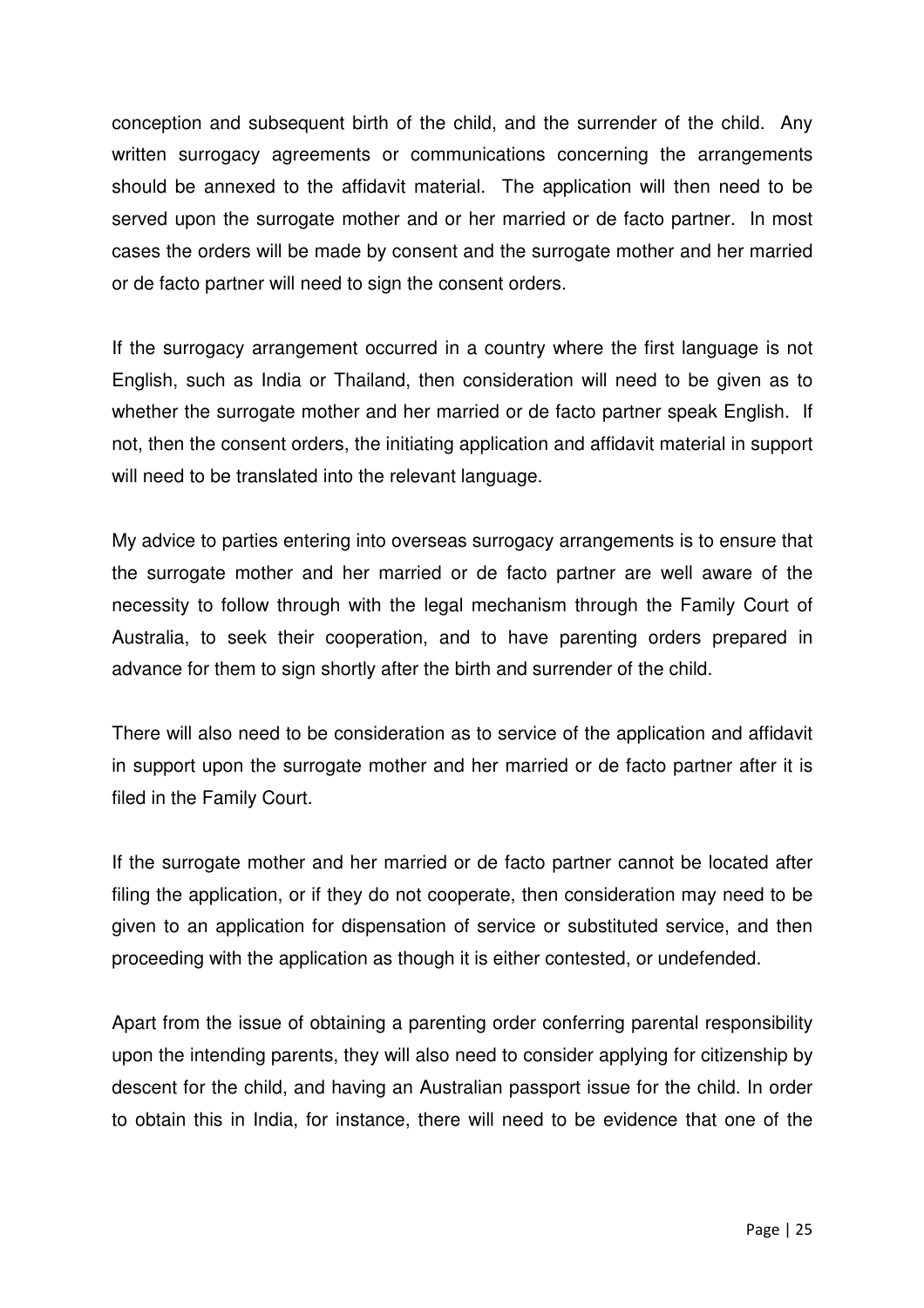intending parents is the 'biological parent'<sup>15</sup>. This will involve the party providing the sperm donation undergoing DNA testing to establish the biological link to the child and that he provided the DNA for the child. The parties will also either need to obtain a court order in India declaring the intending parents to be parents of the child, if that mechanism actually exists, or alternatively a written advice from a family law expert in India advising that the intending parents are considered the parents of the child under Indian law. Therefore in these arrangements the intending parents will need to obtain legal advice from the place where the child is born as to their status under the local law.

In my experience, parties entering into surrogacy arrangements in India often deal with an agent who will source the surrogate mother, make arrangements for her IVF treatment at an IVF clinic, make arrangements for her counselling, arrange a lawyer to provide the necessary legal advice, and make the travel and accommodation arrangements for the intending parents.

Some overseas places will issue a birth certificate naming both intending parents to a surrogacy arrangement, where they are an opposite sex couple, as the child's parents. The birth certificate does not say the child was conceived by an artificial conception procedure, that it was a surrogacy arrangement, or who provided the genetic material for the child. Although in these cases the intending parents are strictly speaking not parents by operation of the various provisions of the Family Law Act, anecdotally I understand that intending parents both named on the birth certificate do not follow up and obtain parenting orders conferring parental responsibility upon them because no-one would know they are strictly speaking not parents.

## **Part 6**

## **Law Reform**

l

<sup>&</sup>lt;sup>15</sup> This usage of the word parent does not involve the application of the presumptions of parentage under the Family Law Act